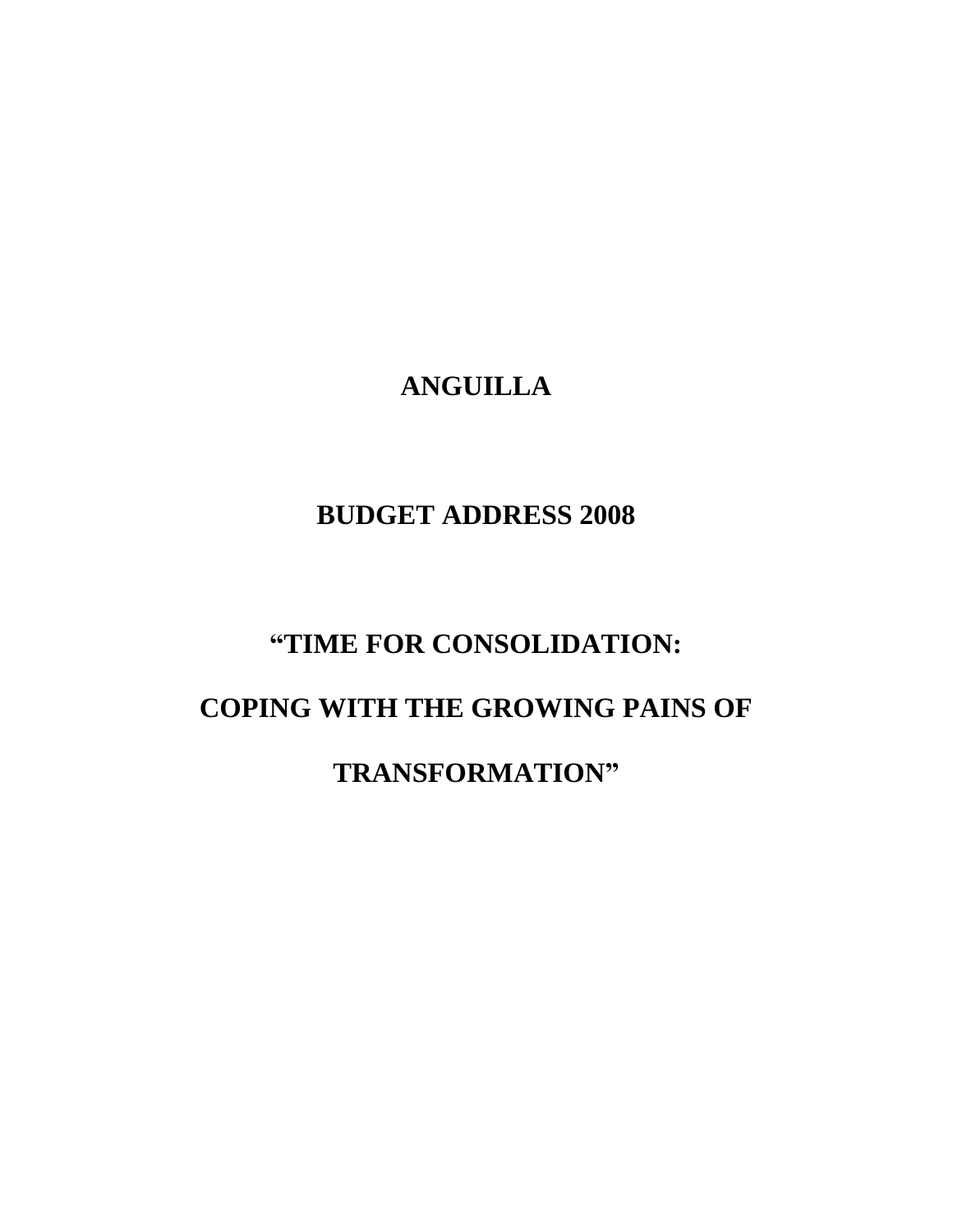### **1. INTRODUCTION**

Mr Speaker, Honourable Chief Minister, fellow Ministers of Government, Members of the Opposition, other Members of the House, invited guests, those listening via radio, television or the internet (including the Anguilla diaspora community overseas) – good evening. Welcome to this first Budget Address to be held during "prime time". I hope presenting at this time has enabled more of you to attend and to tune in. It is my duty this evening to present Government's budgetary proposals for the fiscal year January to December 2008.

As in every year since I became Minister of Finance I have constructed my

address around a central theme. The theme for this Budget Address is

#### **"TIME FOR CONSOLIDATION: COPING WITH THE GROWING PAINS OF TRANSFORMATION" -**

I have settled on this theme after listening to the various opinions which you the people of Anguilla have offered on the state of our beloved country during the year. A consistent refrain has been the need to take a time out, to pause, **to consolidate**. To say that Anguilla is undergoing rapid change is to state the obvious. And with change comes challenges, which we must address or face the undesirable consequences.

Mr Speaker, this Anguilla United Front Administration was elected into office in 2000, at a time when Anguilla faced the very real threats of major economic decline and continuing political destabilization. We pledged to the people of Anguilla our commitment to achieve the development vision of the Anguilla Revolution by finding new and creative ways to unleash the productive forces at our disposal to further the development of all Anguillians.

Seven years later, we are very much a victim of our own successes as Anguilla is booming on all fronts. In fact there is no shortage of folks who continually tell us that Government is paying the price for declaring in 2005 that Anguilla is **"open for business".** They assert that we have taken the country too far and too rapidly along the path of economic growth, to the extent that social development has not kept pace.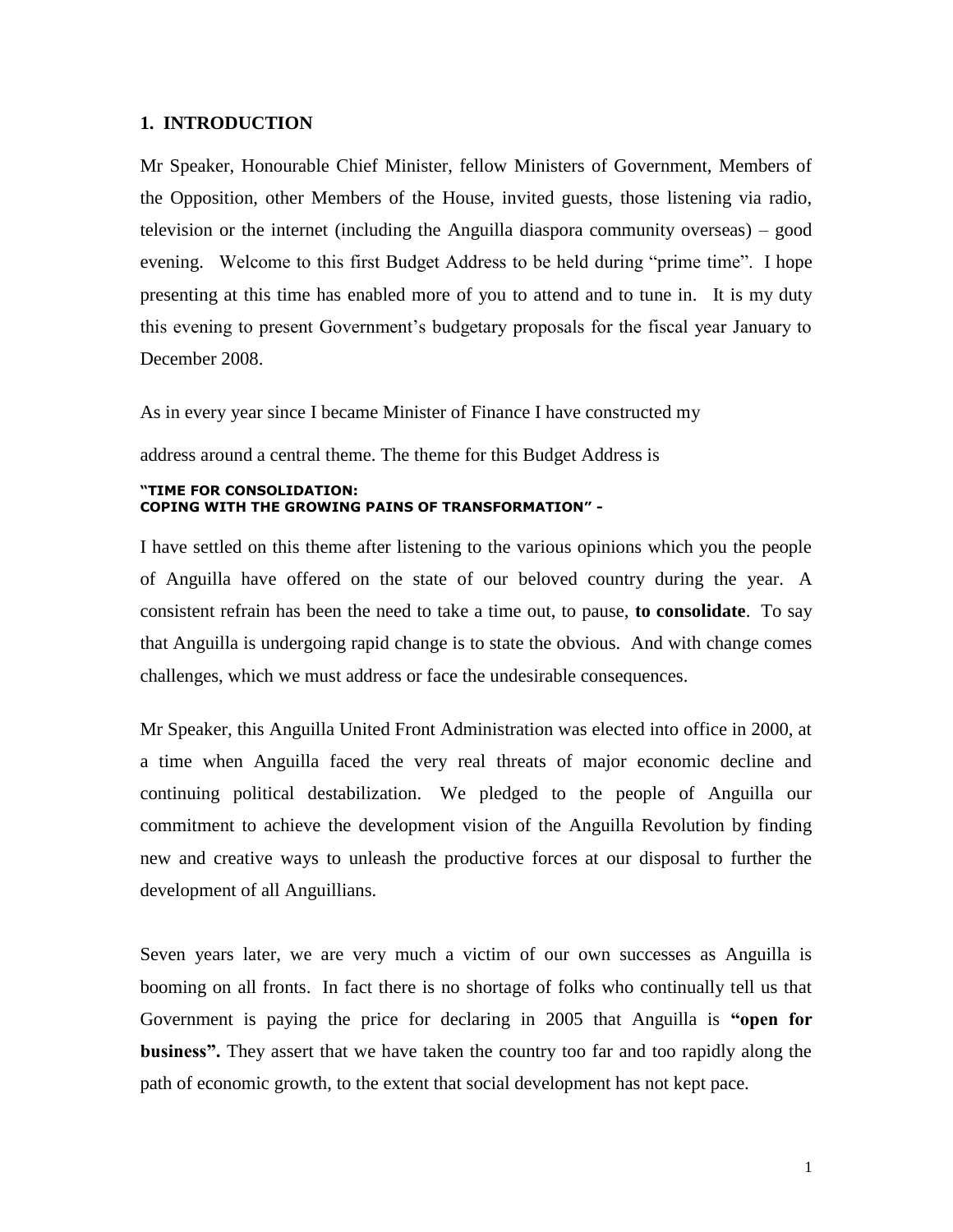Mr Speaker, while we in the United Front Administration must accept responsibility for some of the shortcomings in Anguilla, which are currently giving cause for concern, a sober analysis of events must however address the structural changes, which have occurred in Anguilla over the past 40 years. Yes 40 years! We as a people have been collectively building a new Anguilla for the past 40 years **transforming** it from the veritable **"waste land"**, that it was in 1967 to the vibrant **"emergent city-state"** that it is today.

Mr Speaker, lest we forget, Anguilla in 1967 was devoid of electricity, running water, telecommunications, paved roads, air and sea port infrastructure, health and education facilities and the other infrastructure that we take for granted today. Anguilla was wracked by severe unemployment so that Anguillian men were forced to migrate in droves, to provide a livelihood for themselves and their families. 40 years later the situation is completely reversed so much so that in the words of the Chief Minister, Anguilla is **"like the America of the Caribbean"** in that workers are coming in droves from our sister Caribbean islands and farther afield, to take advantage of the opportunities available in Anguilla's booming economy.

In order to appreciate the magnitude of this change, I think it is appropriate to provide the following quotation from St. Lucia's Nobel Prize winning economist, Sir. Arthur Lewis. Speaking on **"transformation"** he wrote:

> **"Every country converting from a poor subsistence economy to a rapidly expanding market economy undergoes profound cultural changes in family structure, land tenure, tribal loyalties, political institutions, religious beliefs, degree of urbanization and almost any other cultural feature you care to mention".**

Just a few weeks ago, I counted myself as being privileged to have been asked as Minister with responsibility for Social Security, to deliver the Keynote Address for the 3rd Biennial National Development Conference for which the Anguilla Social Security Board was the main sponsor. The theme of the Conference was **"Anguilla at 40, A Self-Evaluation: Conversations on a Blueprint for Tomorrow".**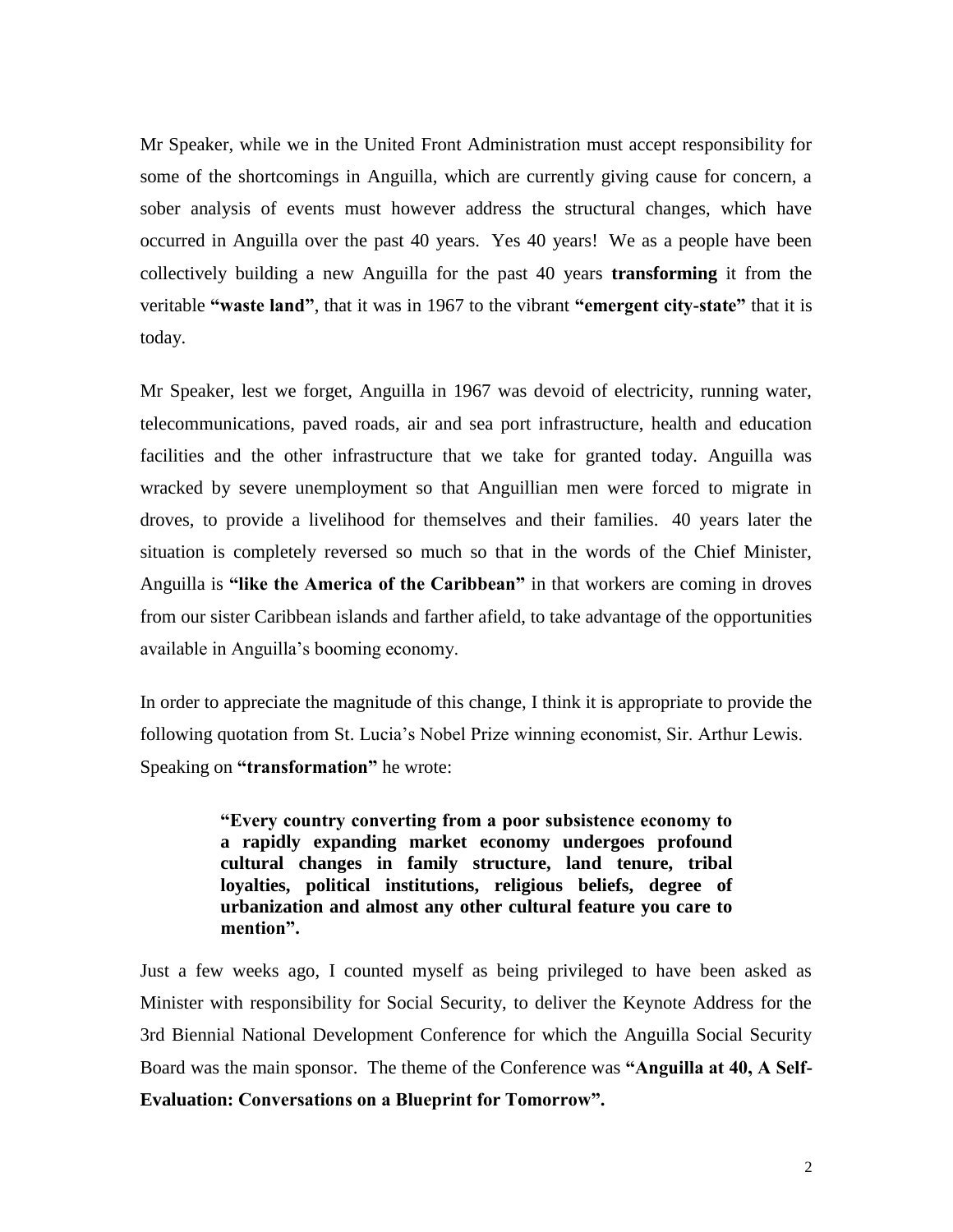I intend no disrespect to the other presenters, but I believe the presentation which will be most remembered is that delivered by Dame Dr. Bernice Lake, Q.C. on the topic **"What Makes Us Anguillian?"**. It is the central question facing us Anguillians today, at this cross-roads of transformation where we find ourselves 40 years on from the Anguilla Revolution. Dame Bernice Lake did not disappoint us and left us with the sobering possibility that if as Anguillians we do not immediately, and as a matter of national priority define, promote and protect what it is to be **"Anguillian",** then we face the very real prospect of forever losing our identity at this extraordinary time of change.

Another presentation which provided much food for thought is that given by Dr Vanus James, a self-described student of the Anguilla Revolution. Dr James and his team of consultants were contracted by the Anguilla Social Security Board, to examine the impact of the Anguilla Revolution by carrying out a scientific survey of the Anguillian public. I think it is very appropriate to reflect on some of the findings of that survey as they speak to some of the **"growing pains"** that Anguilla is experiencing as it transforms from an undeveloped to developed country. As I indicated it is a study which has presented much food for thought. However, time constraints only permit me to highlight two sets of findings in particular.

As regards the Benefits from the Good Governance Efforts of the Anguilla Revolution, **73%** of respondents felt that it has led to better job opportunities; **73.6%** felt that it has led to more secure job tenure; **68.5%** felt that it has led to higher incomes; and **68.3%**  felt that it has led to access to better schooling and training opportunities. Consequently, it is reasonable to conclude that Anguillians believe that the Anguillian Revolution has contributed to a significant improvement in their material well-being.

When asked what they perceived to be the most imminent threats facing Anguilla today, the top 5 concerns were:

1. Crime 2. Drug Use/Abuse Among Youth 3. Youth Deviancy 4. Cost of Living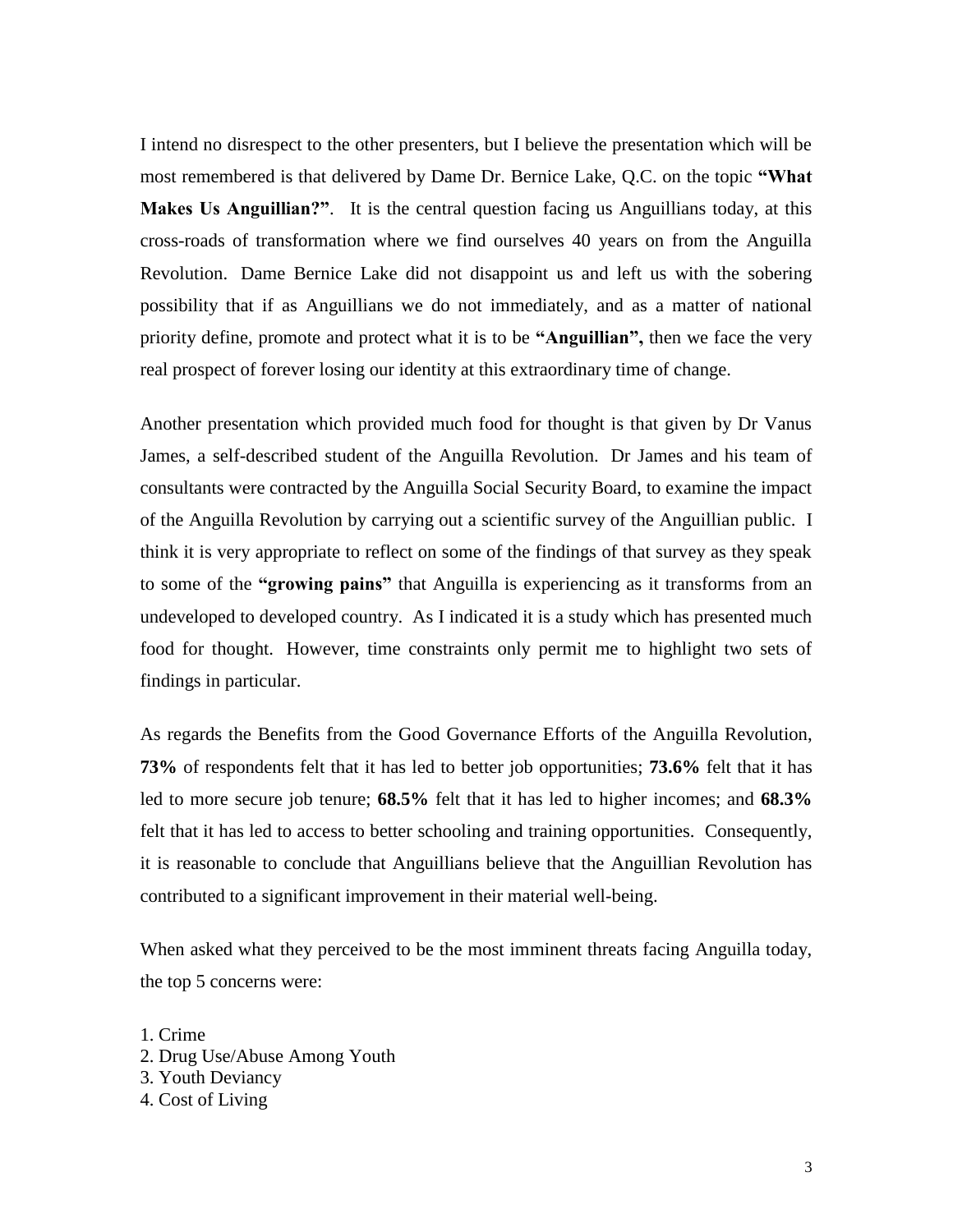#### 5. Break Down of the Family

Mr Speaker these findings seem to confirm what many have observed over the years: that economic progress has been achieved at the price of social decline, and at the heart of this social decline is the decline of the family. This is a dilemma of development which has exercised the minds of development academics and practitioners alike in many a country.

Recognizing the changes which have been wrought in the Anguillian society as we have developed since 1967, we in the Anguilla United Front contested the 2005 General Elections on the platform of a commitment to **"social reconstruction"** for the period to 2010. We recognized that the family is the fundamental building block of communities and society as a whole and the basis of a stable social order. And that development which is not predicated on this principle is not sustainable and will only be fleeting in the gains that it brings.

Mr Speaker, in this context, the statement **"time for consolidation"** is a recognition of the need to take the time to conduct more scientific enquiries, into challenges which confront us studies like that commissioned by the Social Security Board on the impact of the Anguilla Revolution,. This will in turn lead to a more evidence based process of policy-making, with a focus on targeted interventions and the monitoring and measurement of the outcomes of such interventions.

The statement **"time for consolidation"** is also a recognition that Anguilla may have reached the limits of what it can reasonably absorb, that if we give in to the excesses of materialism we do so at the risk of condemning future generations to a fate much worse than we have escaped by breaking from the shackles of poverty and underdevelopment, which marked our condition as a member of the tri-partite state of St. Kitts-Nevis-Anguilla.

Development is a fine balancing act. We as a Government are forever striving to find that correct balance between meeting the legitimate expectations of the people of Anguilla, as regards their development aspirations **here and now** and **giving due consideration to**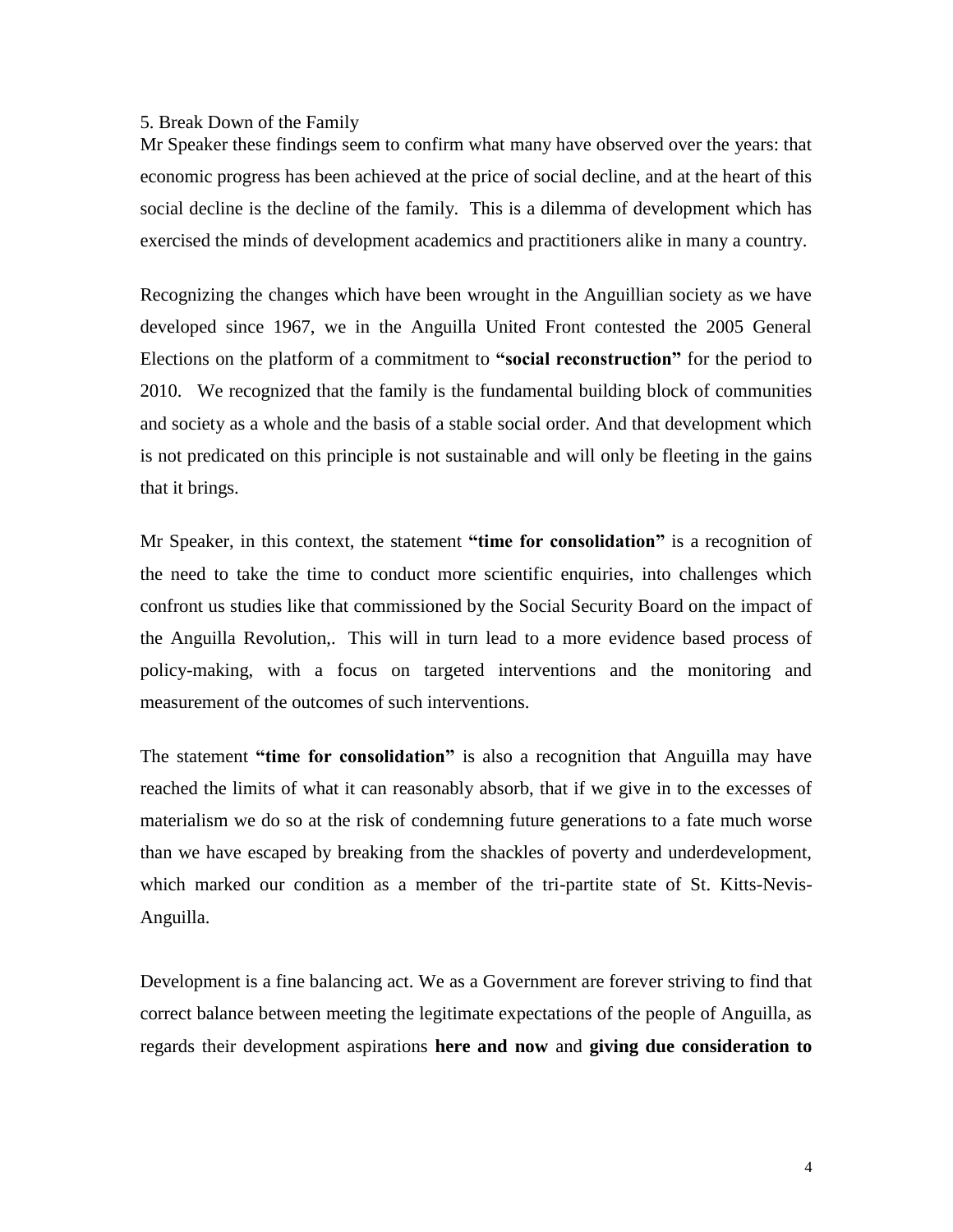**the legacy of the decisions which we take as regards their impact on future generations** – in a nutshell meeting the challenge of sustainable development.

Mr Speaker, as we continue to reflect on this challenge, the more apparent it is that we must be committed to the principle of **"optimization"**. Optimization speaks to an approach which takes into consideration social, economic, political, environmental as well as financial factors, and seeks to derive outcomes which are mutually beneficial to all stakeholders. If we remain committed to the social capital oriented path to development which I sought to outline in previous Budget Addresses, Anguilla will be on a path to development which is sustainable, because sustainable development is about optimization in that it embodies moderation, temperance and even sacrifice.

As I offered in previous Budget Addresses good leadership and good governance entail making **"real choices"**, **"tough choices"** if we are to be **"effective stewards"**. I believe the Chief Minister and my other Ministerial colleagues will agree with me that in some respects it is much more difficult to **"lean against the wind"**, which is what is required now, than it is to **"lean with the wind",** which is what was required coming out of the recessionary years of 2001 and 2002. However, we remain committed to the challenges at hand and have the utmost confidence in Anguillians as a people, to do what is right to make the necessary adjustments. **Growing pains** are just that, **"growing pains".** Faced with the choice, we in the Anguilla United Front will always choose to be part of a process, which challenges the status quo to take Anguilla forward rather than settle for stagnation and decline.

This 2008 Budget reflects the continuing efforts of the Anguilla United Front Administration to realize the Vision for Anguilla as we have articulated it and is worth repeating here, namely:

> **"we envisage for the people of Anguilla a future in which they maintain their culture; preserve their heritage; achieve their full human potential in peace and freedom; and participate in the economic and social progress of the regional and international community"**.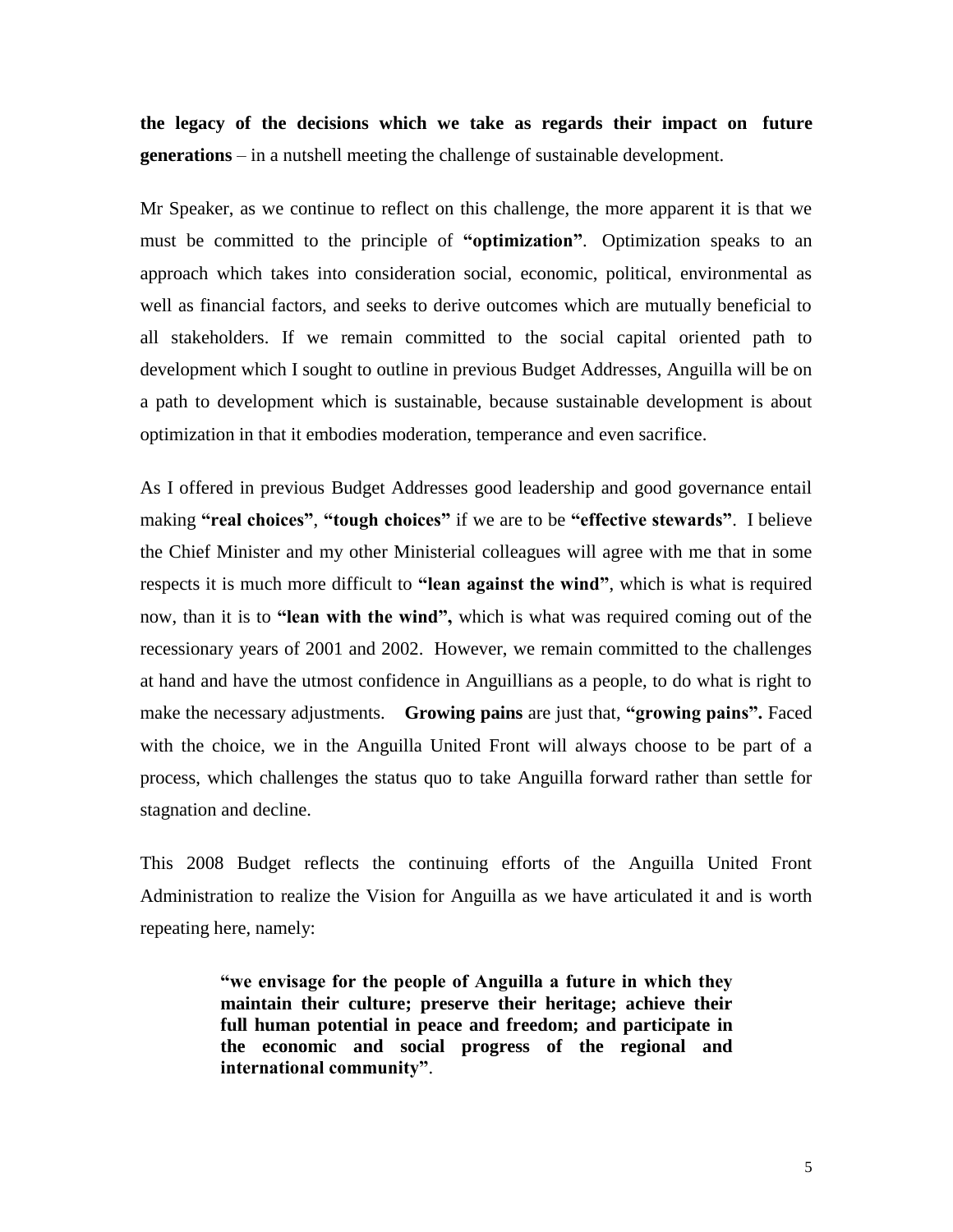Mr Speaker, putting together the annual budget is a very significant undertaking requiring efforts by many individuals. The Budget formulation process involves the entire Public Service, with the Ministry of FEDICT playing the coordinating role. I round out these introductory remarks to the Address by acknowledging the support of the Honourable Chief Minister and my other Ministerial colleagues, in the endeavour of formulating and preparing the 2008 Budget. It took several sessions of Executive Council, but in the end we were finally able to agree on the Budget.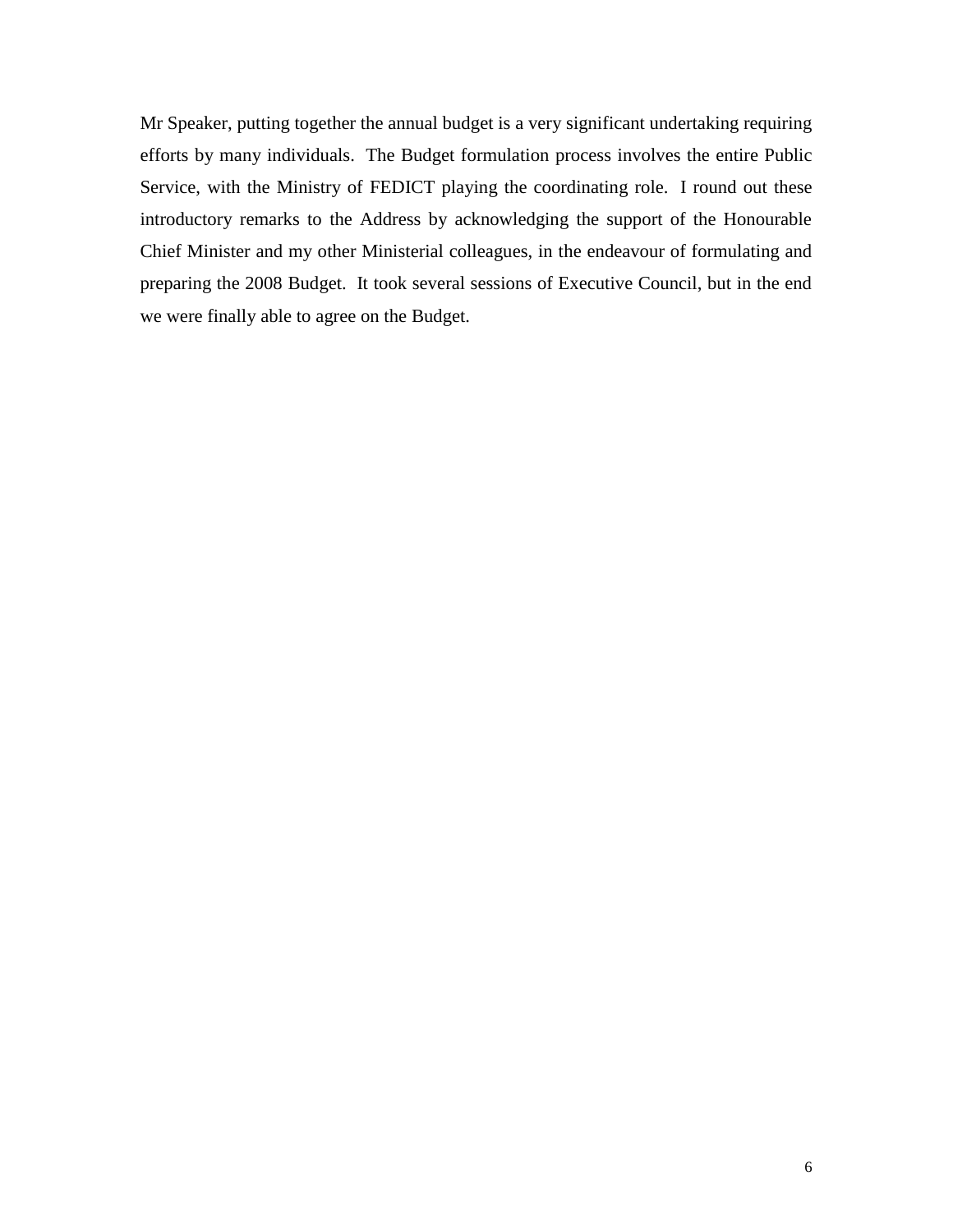### **2. ECONOMIC AND FISCAL REVIEW**

Permit me now Mr Speaker to undertake a review of Anguilla's economic and fiscal situation.

# **2.1 Economic Activity**

Mr Speaker, according to Government's official statistics, Anguilla's gross domestic product (GDP), in real terms grew by **15%** in 2006 to **\$281.9 million**. This represents an increase from 2005 when the economy grew by 10.9 per cent.

Hotel and Restaurants continue to be the largest sector accounting for **32.7%** of economic activity. Banking and Insurance is the next largest sector accounting for **17.1%** of economic activity. The top three is rounded out by Construction which accounts for **16.7%** of economic activity. These sectors grew by **17.5%**, **6.0%** and **36.6%**, respectively in 2006. The strong growth in construction is linked to robust activity in all sub-sectors: resort, villa, residential and commercial construction.

Mr Speaker preliminary estimates for 2007 indicate that the economy once again would have grown in excess of 10% in real terms. This would represent the 4th consecutive year the real GDP growth would have been in excess of 10 per cent. While this is an impressive achievement, this level of growth is not sustainable as the economy is already experiencing severe shortages in labour which is contributing to rising wage inflation, particularly in the construction sector. Consequently, Government will be challenged to manage the situation so as to curb inflationary pressures and to protect real incomes.

## **2.2 Fiscal**

Mr Speaker, fiscal performance is measured in terms of recurrent revenue relative to recurrent expenditure, and combining this with capital revenue and expenditure to give a picture of Government's overall fiscal balance.

# 2.2.1 Recurrent Revenue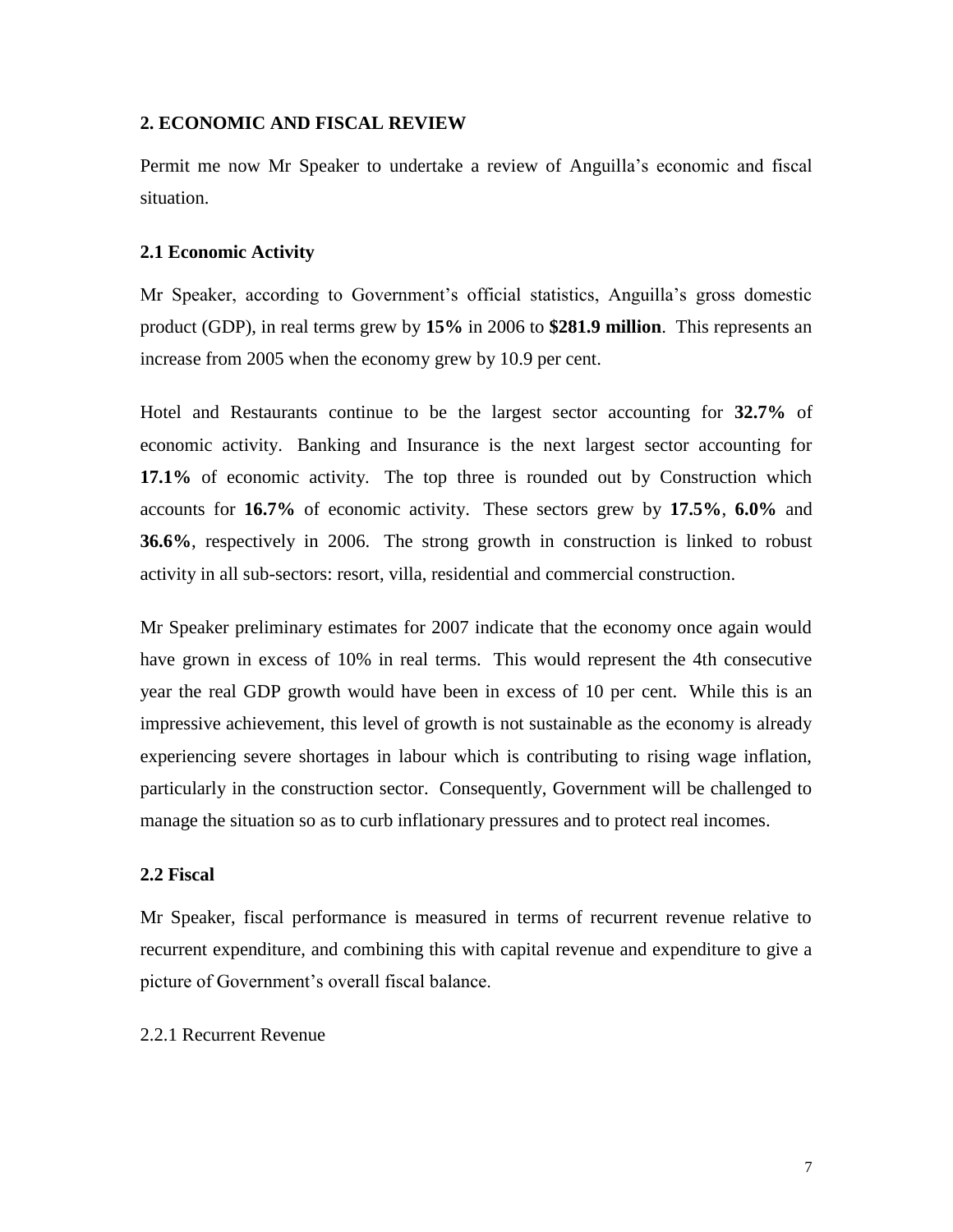Mr Speaker, recurrent revenue collections at the end of October stood at **\$171.46 million.** We are therefore expected to surpass the 2007 budget estimate of **\$174.98 million.** In fact the revised estimate for 2007 is now **\$205.75 million.** To date the top 5 performers by revenue head have been Import Duty (Other), Stamp Duty, Accommodation Tax, Import Duty (Fuel and Gas) and Work Permit Fees.

Examining the top 3 earning heads in some detail, collections from the Import Duty (Other) revenue head in 2007 are projected to amount to **\$67.73 million**. This would represent an excess of **\$14.73 million** from the budget estimate of **\$53 million**. The robust Import Duty (Other) collections are reflective of the economic boom that the Anguillian economy has been experiencing since 2004. This will be the 4th consecutive year that Import Duty (Other) collections will have exceeded the budget estimate. The Comptroller of Customs and his staff are to be congratulated for the diligence with which they go about the job of ensuring that Anguilla's principal revenue earner meets and, as we have seen, exceeds expectations.

Stamp Duty continues to be a strong performer, with collections from this revenue head averaging **\$26.6 million** per annum over the period 2004 – 2006. Collections for 2007 are projected to amount to **\$32.3 million**. The strong performance in stamp duty collections since 2004 is testimony to the success of the investment strategy pursued by Government which will see some **US\$3.24 billion** in investment in tourism accommodation over the period to the year 2020.

Rounding out the top 3 revenue performers, Accommodation Tax collections are projected to amount to **\$15 million** for 2007. This would represent an increase of **12%** from 2006 collections of **\$13.4 million**. The projected increase in accommodation tax collections is directly attributable to an increase in visitor arrivals, particularly of the important stay-over visitor category, which is expected to increase by 10% from the 2006 figure of 72,970 to **80,267**.

Mr Speaker, while we in the Anguilla United Front Administration are justifiably proud of the positive performance in recurrent revenue since 2003, as we seek **to consolidate**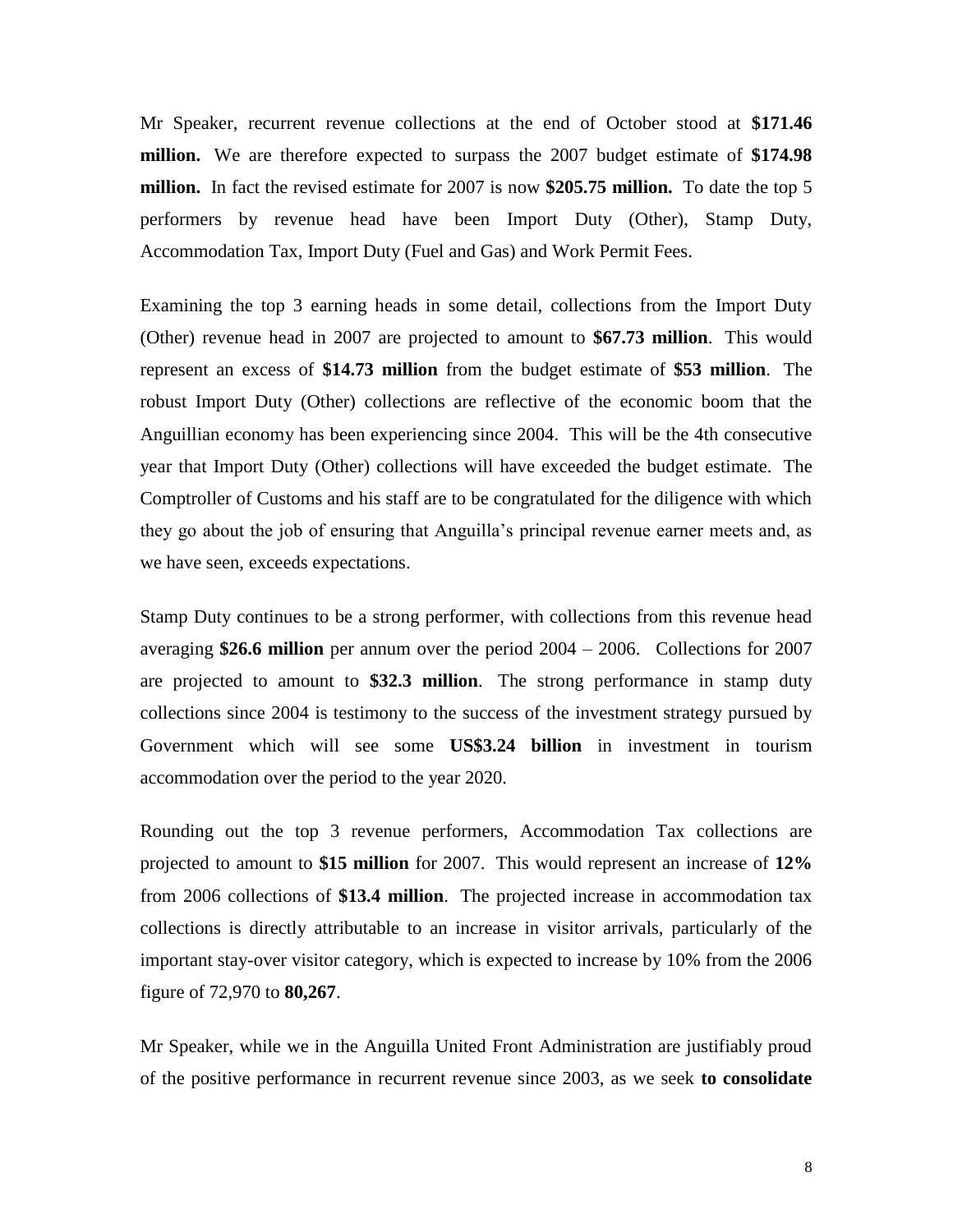on the gains made we have no choice but to continue to forge ahead with the revenue objectives outlined in our 2005 Manifesto. Economic progress has been accompanied by increasing challenges on the social development front and will require extensive interventions to correct such imbalances. It goes without saying that these interventions have to be adequately funded and resourced.

#### **2.2.2 Recurrent Expenditure**

Mr Speaker, recurrent expenditure is projected to amount to **\$167.2 million** in 2007 compared to the budget estimate of **\$157.2 million.** An increase in personal emoluments associated with a 20% increase in salaries paid to Civil Servants effective July 2007, an increase in the subvention allocated to the Health Authority of Anguilla, and an increase in expenditure on other key programmes in the face of stronger - than - expected revenue performance, account for the over expenditure.

#### **2.2.3 Recurrent Balance**

Mr Speaker, Government's recurrent surplus for 2007 is projected to be **\$38.55 million**. This continues the strong record of recurrent surpluses recorded since 2004 and again is testimony to the robustness of revenue collections, coupled with strong expenditure management.

#### **2.2.4 Contribution to Fiscal Reserves**

Mr Speaker, in 2007 Government continued to put money aside into fiscal reserves as a safeguard against the future. Some \$**5.7 million** were put into reserves this year. Reserves now stand at **\$40.7 million** compared to the target of **\$32.2 million** for the year (75 days of recurrent expenditure).

# **2.2.5 Capital Expenditure**

Mr Speaker, capital expenditure for 2007 is expected to top out at around **\$53 million**.

Expenditure on infrastructure development has once again led the way. The leading area of expenditure was on the roads development programme with some **\$13.5 million** spent on completion of the network of main roads and a number of village roads, to name a few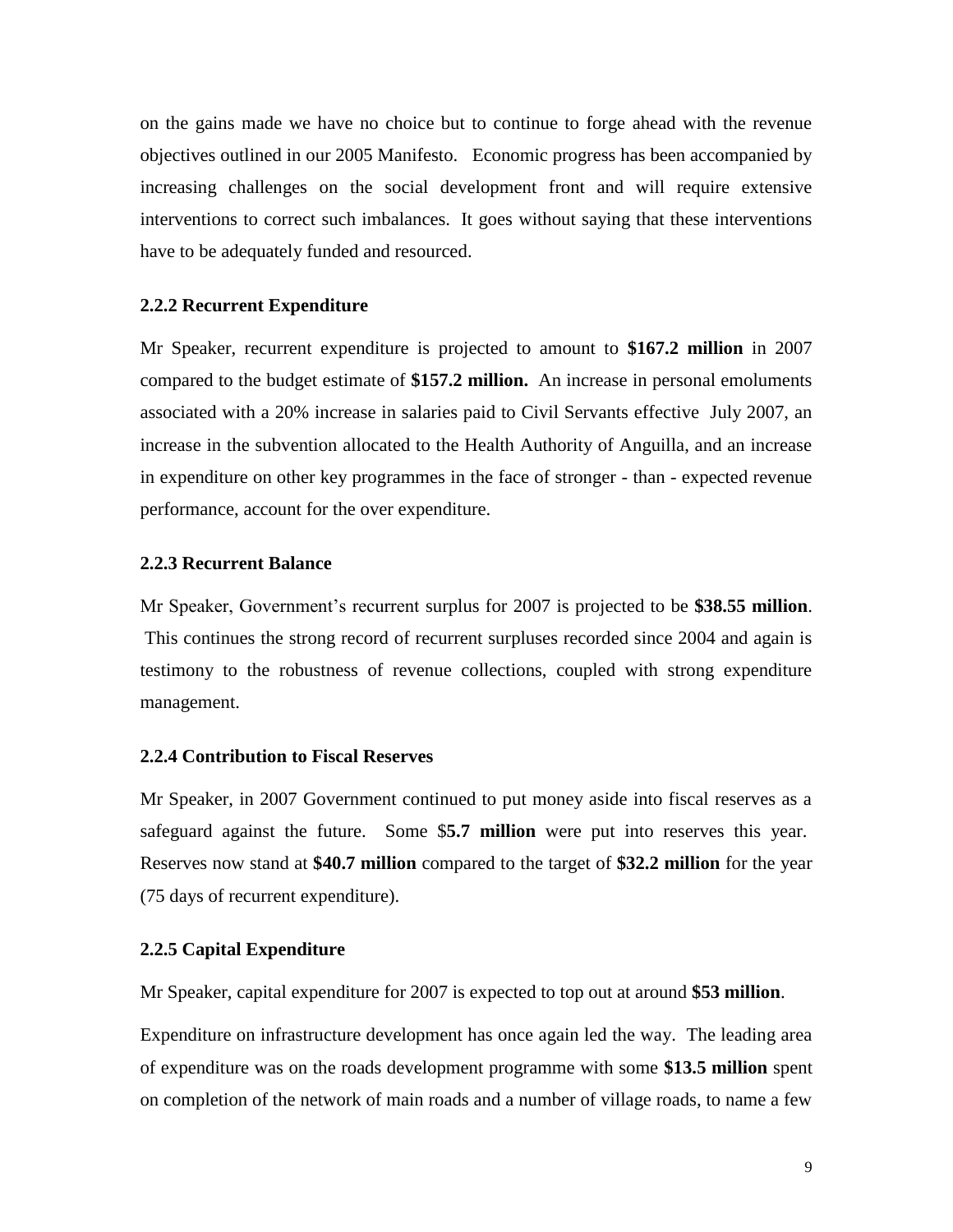# - **Rev. C. Leonard Carty Rd. (Sachasses – North Hill)**, **Stoney Ground Rd.**, **Rose Hill**, **Tackling Road** and **Stonewell Road.**

There was expenditure of **\$8.6 million** on seaport development. This year has seen the conversion of Blowing Point to a passenger-only port and the construction of three new jetties and ancillary office space. A consultancy is also underway for the Master Plan and Design for the landside development at Blowing Point Ferry Terminal which is funded in conjunction with our partners CDB. Renovations to the existing jetty and construction of a new jetty have also taken place at Road Bay to accommodate cargo traffic from St Martin/St. Maarten.

There has been significant expenditure on Land Acquisition (**\$10.3 million)** to meet outstanding land compensation obligations and to support the progress on both social development initiatives and infrastructural development projects.

On the social development and social infrastructure side, we are especially proud of our educational developments that have taken place this year - principally the ongoing construction work at the Allwyn Allison (West End) Primary School, **\$2.2 million**, and the completion of Campus B auditorium **\$821 thousand**.

Expenditure has also taken place on sporting development, with construction of the National Football Stadium underway, and progress being made with planning the National Indoor Sports Auditorium and the development of the National Cricket Stadium.

With regards to Health Services Development, \$**1.2 million** went towards funding of capital infrastructure for the Health Authority of Anguilla, most notably an ultrasound machine and scanner, equipment for the maternity ward, dental equipment and continued construction of the psychiatric ward.

Mr Speaker, I am happy to report that the European Union continues to pledge its support to the Government in its implementation of the Medium Term Air Transport Sector Plan, covering the period 2004 - 2008. Following the Medium Term Review of the EDF 9 Programme which was conducted towards the end of 2006, the EU this year pledged an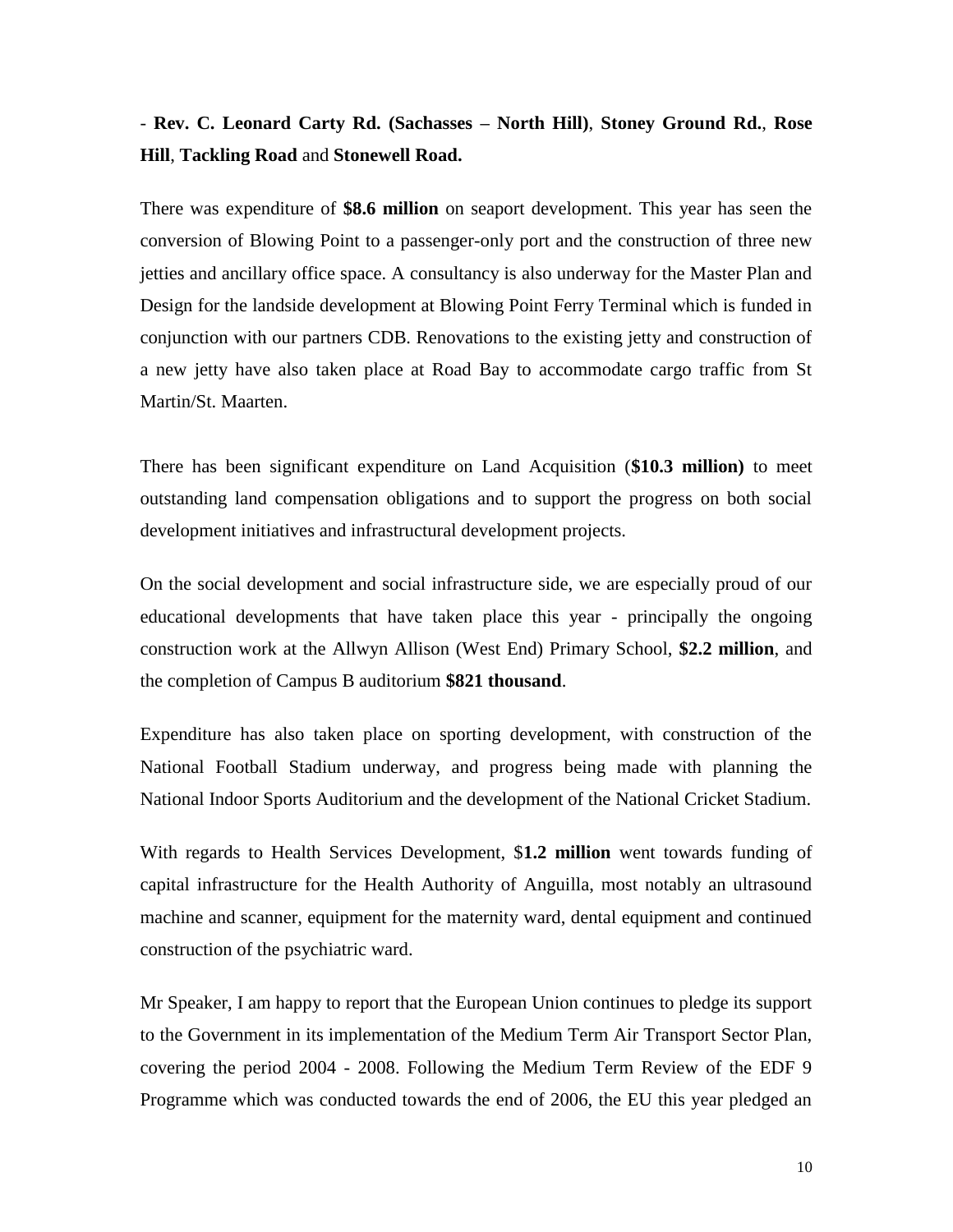additional **3.95 million euros** to be made available to Anguilla, bringing the total amount available under EDF 9 Programme to **12.24 million euros**. We are expecting the second tranche of these funds - some 2.4m euros - to be received in the coming weeks. This will be used to repay the US\$15million which the Government borrowed to undertake the runway, terminal and associated expansion under the Medium Term Air Transport Sector Plan. While the disbursement process of the EDF remains slow, we appreciate them as our single major source of grant funding.

Finally, Mr Speaker, the EDF 9 Programming Cycle will be replaced by EDF 10. I am also happy to report that the proposed allocation for Anguilla under the EDF 10 programme stands at **11.7m euros** to cover the period 2008-2013. We have to decide where to direct these funds but the initial thinking is towards seaport development at Corito. Mr Speaker, we are grateful for the assistance of the Overseas Territories Department of the UK Foreign and Commonwealth Office in helping to unlock the various funding envelopes available through the EDF.

#### **2.2.6 Overall Balance**

Mr Speaker, the "Overall Balance" is simply the recurrent balance, less contribution to expenditure on capital. The recurrent balance for 2007 is projected to amount to **\$38.55 million**. Some **\$5.7 million** have been added to fiscal reserves so far during the year and we hope to add an additional **\$3 million** before the end of the year, to bring the total to **\$8.7 million**. Principal repayment on loans will amount to some **\$3.5 million**. As a result the amount of **\$29.3 million** available would have been for capital expenditure from the recurrent surplus generated. Capital expenditure is projected at **\$53 million** which means that the financing gap would be **\$23.7 million**. This was financed by \$28 million in new borrowing in 2007 leaving **\$4.3 million** in undrawn funds.

# **2.4 Social Security**

Mister Speaker, as you are aware, the Social Security Board in 2007 has been celebrating its 25th Anniversary of operations under the theme "25 years of Achievement; A Lifetime Commitment". The theme aptly speaks to the Board's **achievements** over the past 25 years, which can be described as many and far-reaching. That the Social Security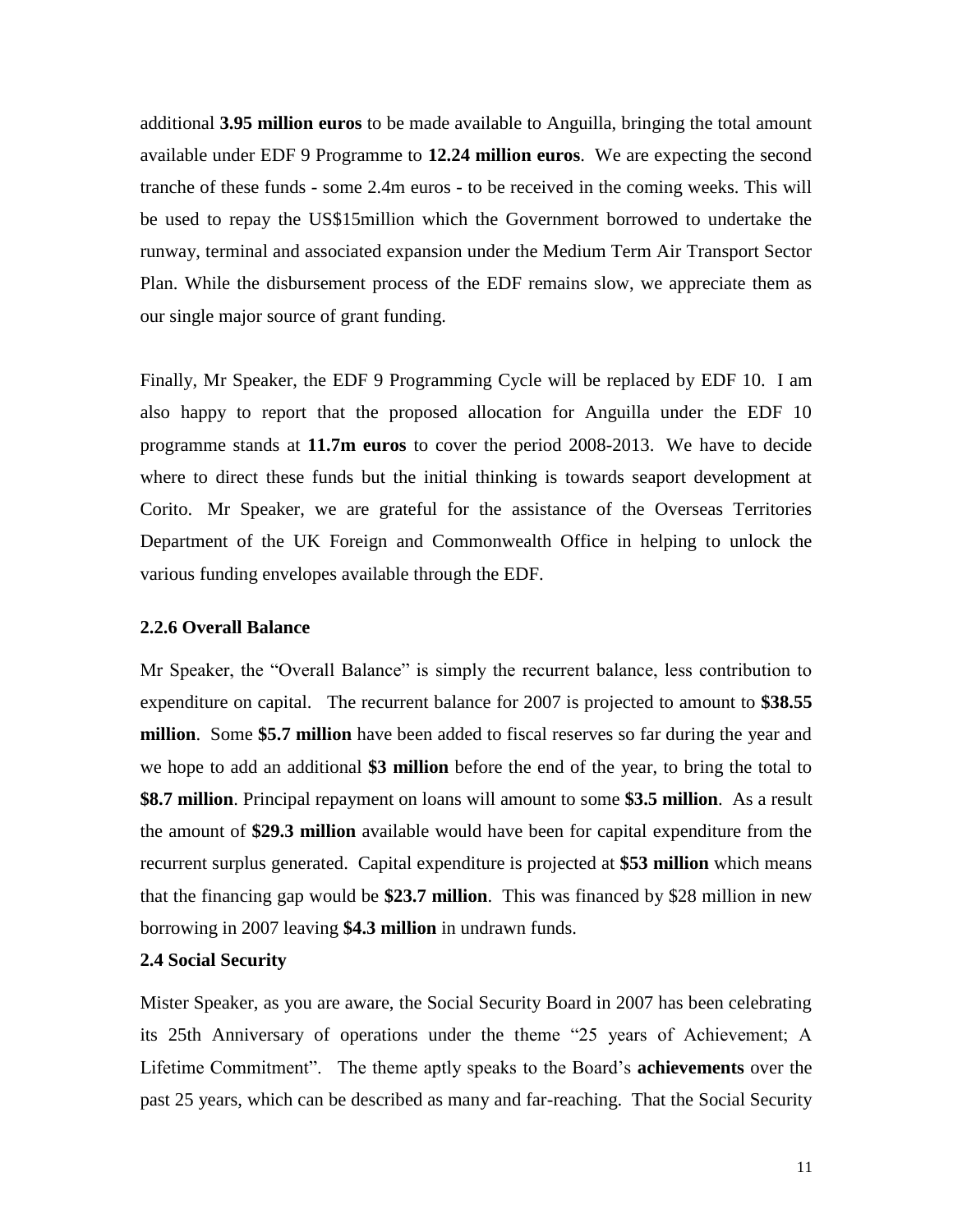System has been a success story over those years is indisputable. Perhaps the greatest testimony to this is that over 500 persons receive regular pension payments from the Social Security system. In total some \$7.2 million in short-term and long-term benefits will be paid out in 2008. (As the saying goes: "The proof of the pudding is in the eating".) But the anniversary theme also speaks to Social Security being **a lifetime commitment**, which means that the System must continue to be strong and sustainable for future generations of workers and beneficiaries as well. This requires the building up of reserves and the judicious investment of those reserve funds, which, I am proud to say, will surpass \$200 million by the end of 2008.

The Social Security System is one of the institutions which is front and centre "coping with the growing pains of transformation" as our society and government grapples with the challenges which confront us. Mister Speaker, this is noteworthy, because the Social Security Board has not chosen to adopt a narrow mission such as, say, "to collect contributions and to pay benefits". The Board has instead chosen as its overarching mission "Improving the Quality of Life for All" out of a recognition that the Social Security System cannot and does not exist in a vacuum, and that indeed its fortunes are inextricably intertwined with economic and societal conditions in the country. It is for this reason that the Social Security Board is concerned with the general well-being of every-one: workers and their families, pensioners, old and young, sportsmen and women, students and patients, you get the picture Mister Speaker, every-one. I could point to a host of areas where the Social Security System is playing a role in "coping with the growing pains of transformation" such as interventions in the areas of health, education and sports and social development, but I will just refer to the recent National Development Conference to highlight this effort. During that Conference, many of the issues which define our uniqueness as Anguillians and those which challenge us so much as we deal with rapid growth were discussed. Following quickly on the heels of the conference the Board has issued a "Call for Projects" which will help it to prioritize future interventions from its Social Security Development Fund.

The Social Security System, straddling as it does both the financial and the social arenas, is uniquely positioned to play a special role in the present growth and transportation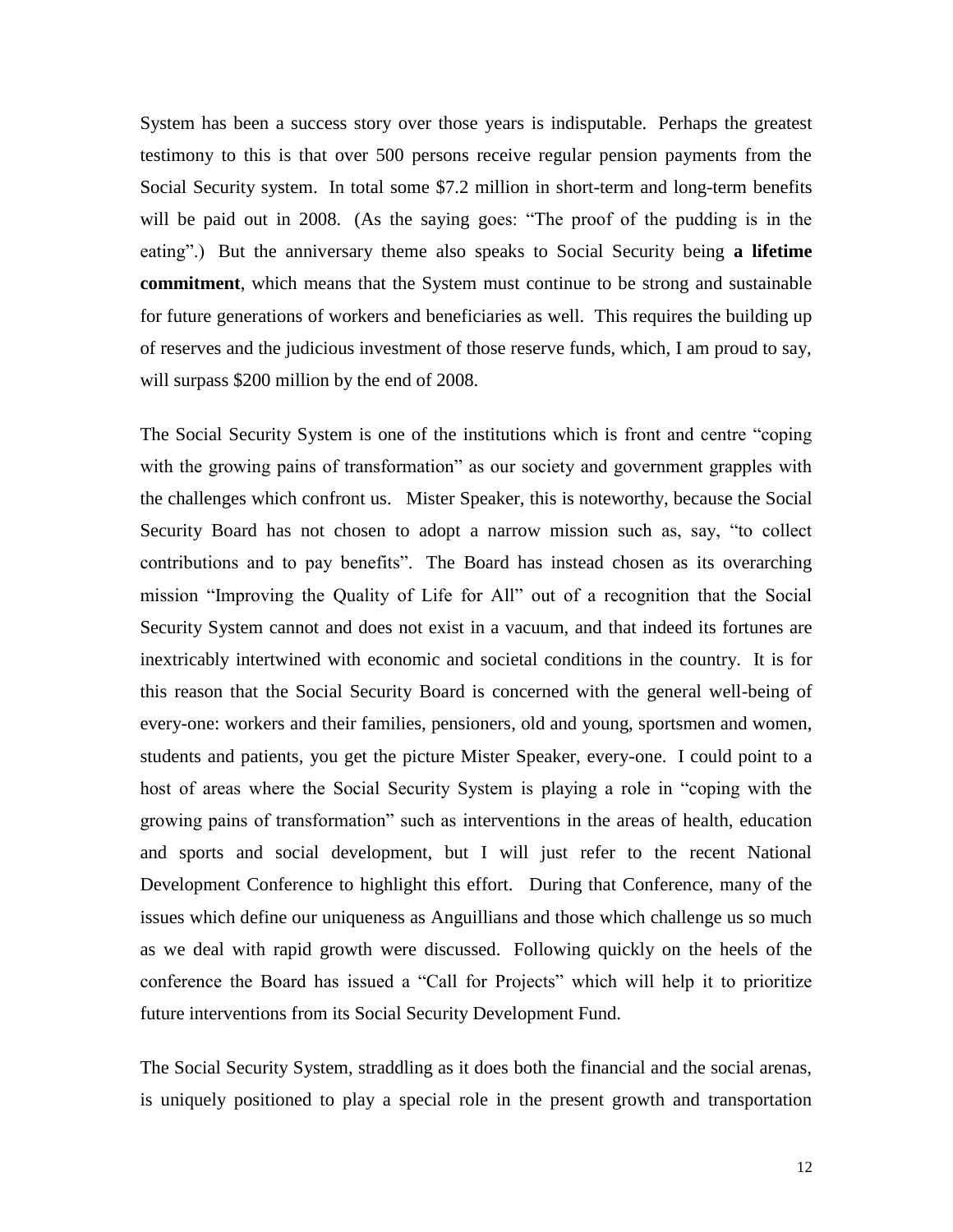process, whether it be in the rationalization of our public pension system, the development of financing mechanisms for health care, or in economic development through the investment of its funds. As Minister responsible for the subject of Social Security for the past ten years, I know that those who manage the System are aware that to whom much is entrusted, much is expected. Mister Speaker, I wish to end this brief section by asking the House to join with me in extending congratulations to the Social Security System on its 25th Anniversary of service to the Anguillian people, and to recognize the vision of its pioneer Mr. James Ronald Webster and the work and contributions of all those who have brought it thus far.

# **3. PROGRESS WITH IMPLEMENTATION OF STRATEGIC POLICY OBJECTIVES FOR 2005 – 2010**

Mr Speaker, time constraints do not permit me to give a full report on progress with all the strategic policy objectives of Government. Given their centrality, I will therefore report on progress with the implementation of economic, fiscal and social development objectives.

# **3.1 Progress with Economic Policy Objectives**

Mr Speaker, as stated in our 2005 Manifesto, the overall strategic objective of the Anguilla United Front administration is to **"focus on social reconstruction and social development built on a foundation of gradual and sustained fiscal and economic expansion"**. We have targeted annual economic growth rates of 10% as being sufficient to generate the resources required to fund recurrent and capital programmes, in particular critical interventions in the social sector, while at the same time keeping inflation in check.

In reality Mr Speaker, the economy has grown at an annual average rate of 14.1% in real terms over the period 2004 – 2006. Economic growth for 2007 is expected to be in line with this average. This very robust growth has created shortages in the economy, particularly in the labour market and has contributed to rising wage inflation especially in the construction industry. Government was quick to recognize this trend towards the overheating of the economy and in October 2005 announced a moratorium on the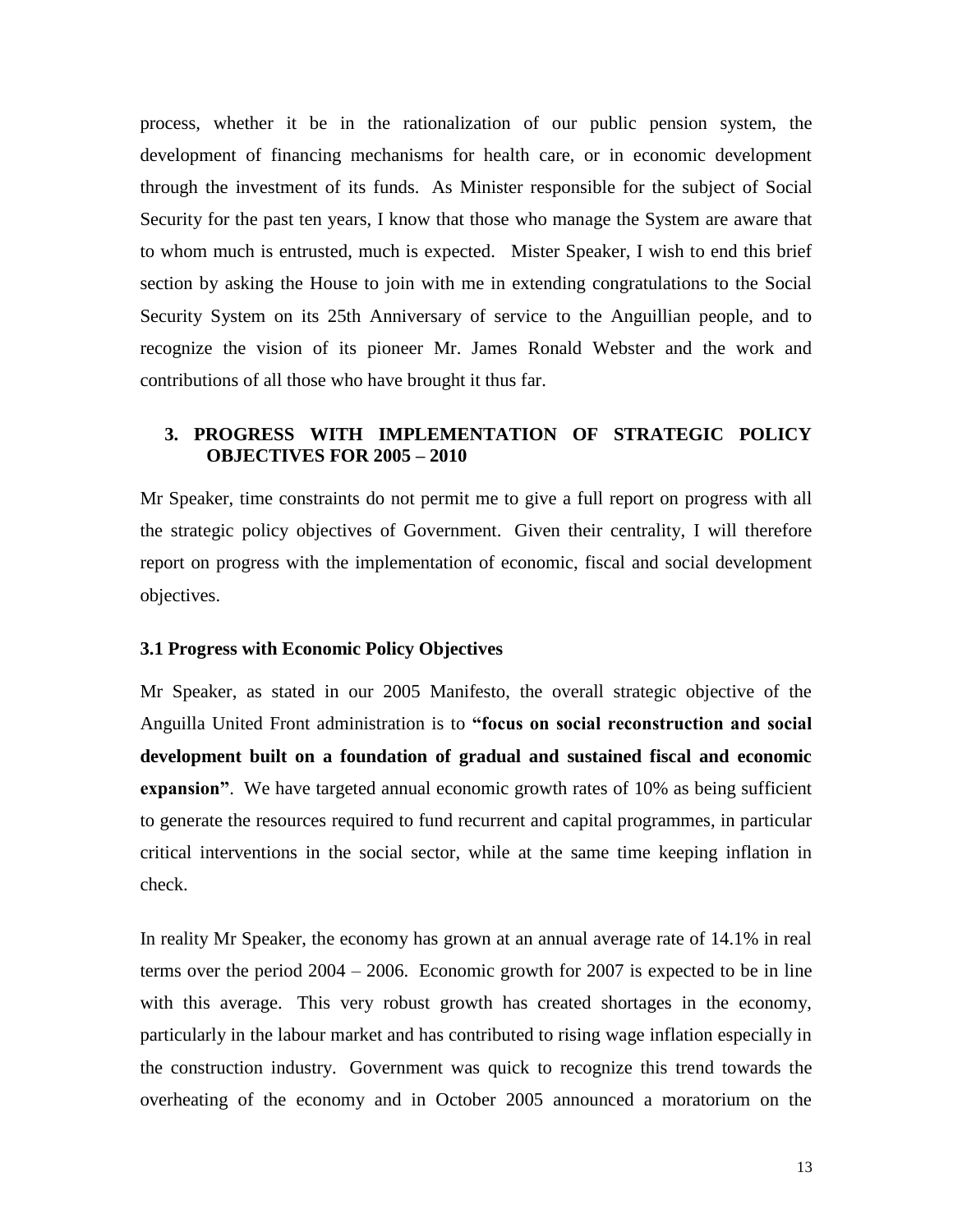commencement of new large foreign direct investment tourism projects on which construction had not been started prior to then. With the investment projects that it has approved Government has also sought to stagger the implementation of approved investment projects so as to mitigate the demand impacts they will have on the economy.

Faced with an inflation rate of 10.9% for 2006, Government took additional measures and in February of this year announced a moratorium on the issuance of Alien Land Holding Licenses, with the exception of licenses for the purchase of real estate in the approved resort residential tourism projects. The objective is to take some of the heat out of the construction sector, which is in the main fuelling the inflationary pressures.

While the moratorium on alien land holding licences has helped to check construction labour demand in the villa market, the labour demand generated by the two large resort residential tourism projects currently underway (the Temenos and Viceroy projects) has been so great, that Government has had to reluctantly allow "work camps" of imported labour at these projects. The establishment of these work camps has presented some problems. Indeed one of the low points of 2007 was the labour unrest associated with the Viceroy Project. Neither Viceroy nor Anguilla can afford a repeat of this occurrence. It is hoped that the lesson learned by Viceroy, one that other developers should take onboard is that it is much more cost efficient in Anguilla, as a small economy to build out projects of that magnitude (300 plus rooms) in a phased and gradual manner over 7 to 10 years, rather than attempt to telescope the build out period to 3 years. Anguilla simply does not have the capacity to render such ambitious build out periods feasible.

Mr Speaker, enforcement of the moratoria mentioned earlier, and the development time tables approved for the major projects will allow Government to plan for the operation phase of these new resorts, that will come on stream. As much as the construction phase of these projects has been presenting a challenge, the operational phase will present growing pains of an entirely different scale, if we do not take time to consolidate. Government has taken the decision to launch a series of studies in 2008 to enable it to plan for what is to come. Permit me to elaborate.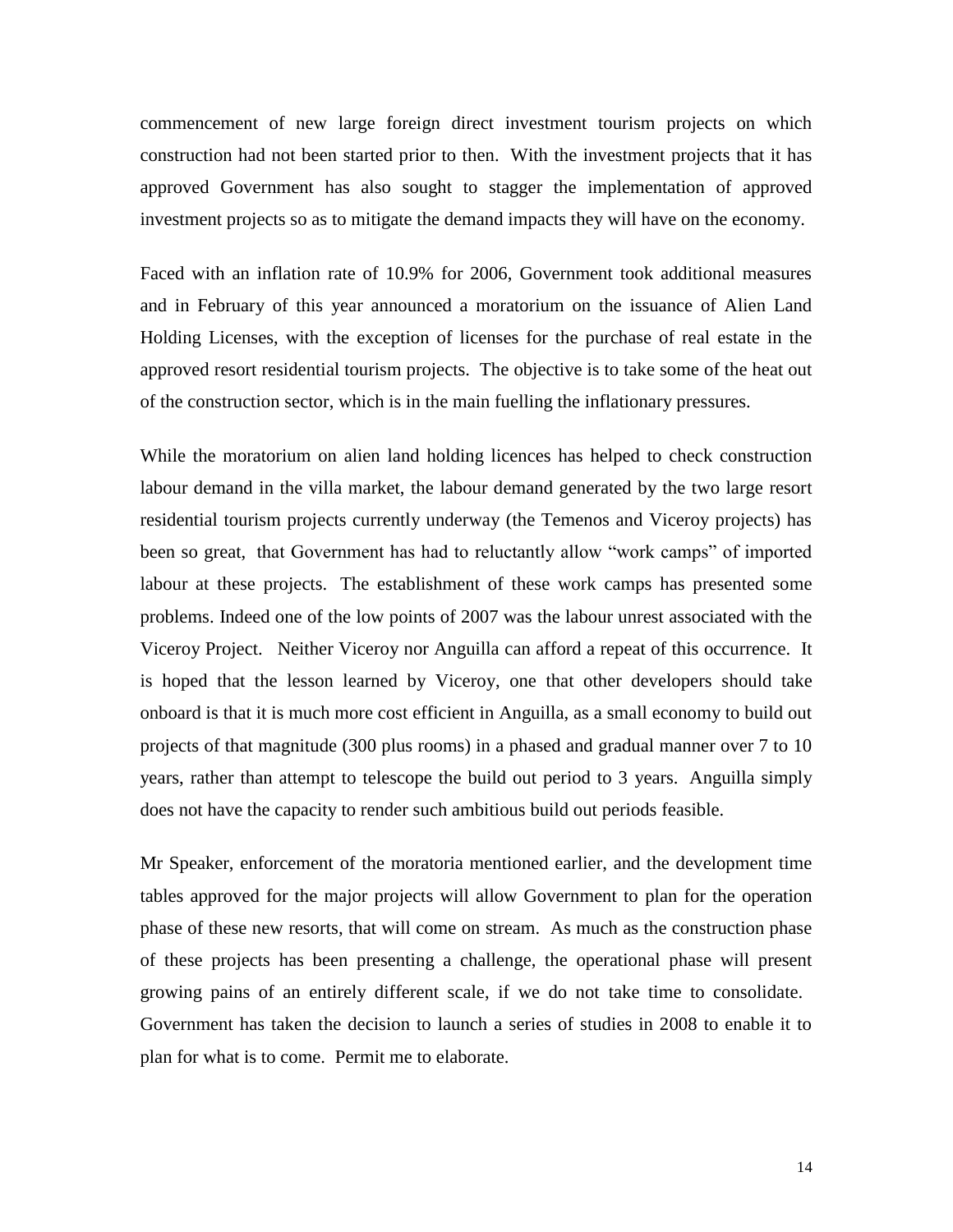Mr Speaker, Executive Council recently approved a two-year Tourism Sector Development Project, which will include contracting the services of a Tourism Planning Consultant to be attached to the Ministry of Tourism with responsibility for the following:

(i) To Coordinate an Economic Social Impact Analysis (ESIA) Study of the Tourism Projects approved since 2001 on the Tourism Industry and the Anguillian Economy in General

With some 4,500 tourism accommodation rooms in approved projects slated to come on stream by the year 2020, or some 300 rooms per year if a constant flow is assumed, Anguilla will be severely challenged to absorb this increase in tourism plant and the attendant demands it will create. The Consultant will be required to coordinate an Economic and Social Impact Analysis Study outlining the impact on the labour force, population, employment, wages, housing, human resource development needs, health, safety and security, environmental, government revenues, government expenditure, land tenure and related variables. The resulting study should clearly outline the implications for Anguilla's stated tourism policy stance of **"low volume – high value tourism**", which embodies Anguilla's limited carrying capacity, as a small island developing state vulnerable to natural, economic, social and other shocks. The results of the study should enable the GoA to make firm policy decisions as regards questions of further extension of the tourism accommodation expansion moratorium, the ALHL moratorium, labour and immigration policy, etc.

It is anticipated that this study will take 6 months with results available around July 2008.

- (ii) To Coordinate a Tourism Master Plan Study (2010 2020)
	- Using the results of the ESIA the Consultant should coordinate a Tourism Master Planning exercise to cover the period  $2010 - 2020$ . Again the guiding principle should be Anguilla's commitment to "low volume-high value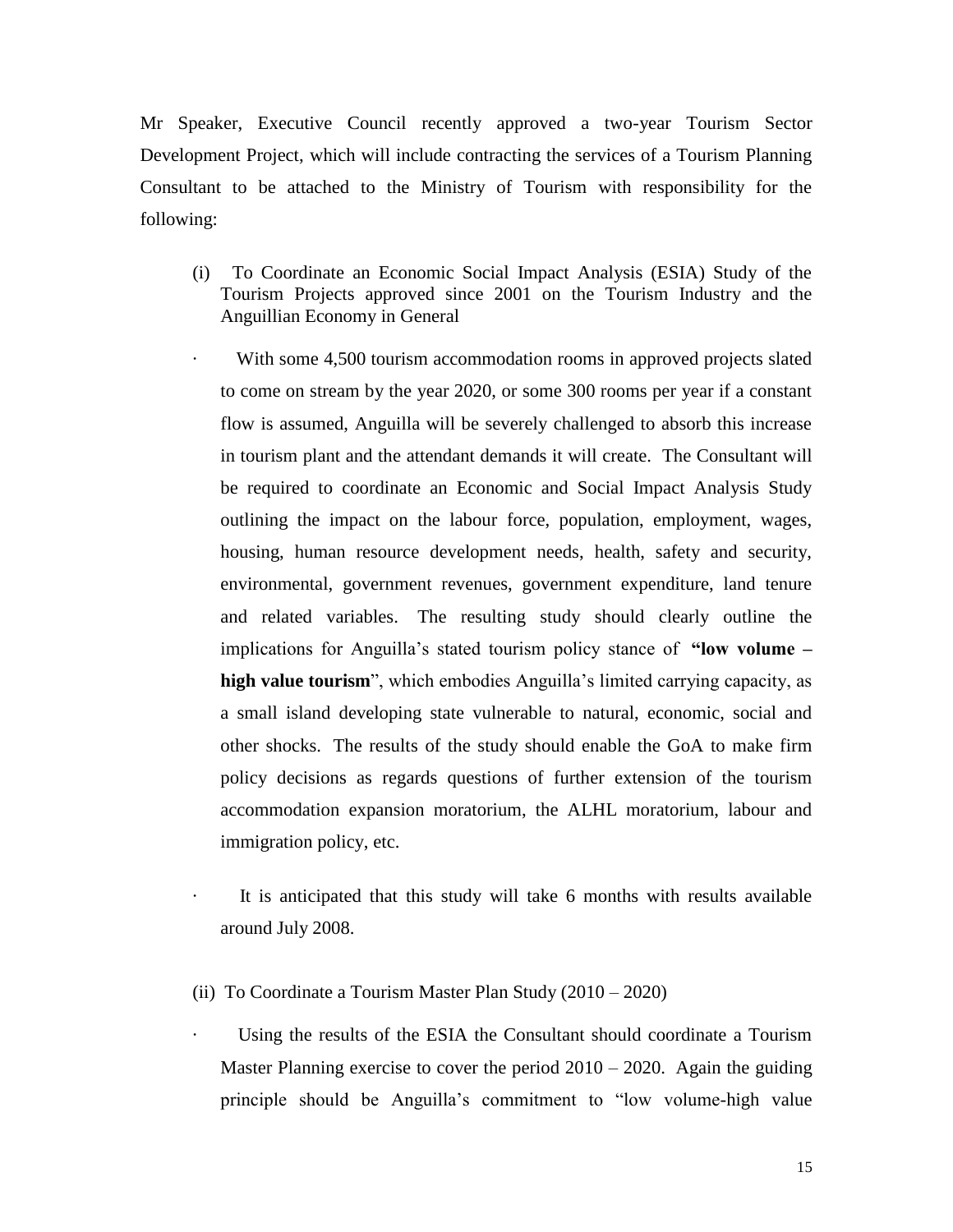tourism". A key output of the study will be a Tourism Sector Plan to cover the period 2010 – 2015.

- It is anticipated that the Master Plan Study would take 12 months with results available around July 2009.
- (iii) To Coordinate Institutional Development Plan Study for Tourism Division within the Ministry of FEDICT
	- The study should outline the Institutional Framework and Resources necessary for the Tourism Division within the Ministry of FEDICT to Coordinate, Regulate, Monitor and Evaluate Tourism Sector activity during the Master Plan Study Period (2010 – 2020).
	- It is anticipated that the Institutional Development Plan Study will be conducted concurrently with the Master Plan Study.

Progress has been made with hiring a well respected consultant from within the region, who will commence work in February 2008.

Suffice to say Mr Speaker, that rather than ignoring the growing pains which Anguilla is experiencing, as some have suggested, Government is in fact seeking to address them in a manner which should facilitate evidence based policy responses. Government taking the time to consolidate should not be interpreted as paralysis, but action aimed at generating focused and measured responses to managing the challenges which Anguilla faces as it moves along its journey of transformation. The economic policy responses mentioned should therefore be viewed in this light.

Mr Speaker, as I have outlined in previous Budget Addresses, the objective over the medium to long-term is to diversify our tourism product and to create synergies with other sectors such as International Business and Financial Services to create a second pillar of economic growth and development. In other words Mr Speaker, tourism is a means to an end and not the end in and of itself. It means that if we can target a certain accommodation room number in line with Anguilla's carrying capacity as a small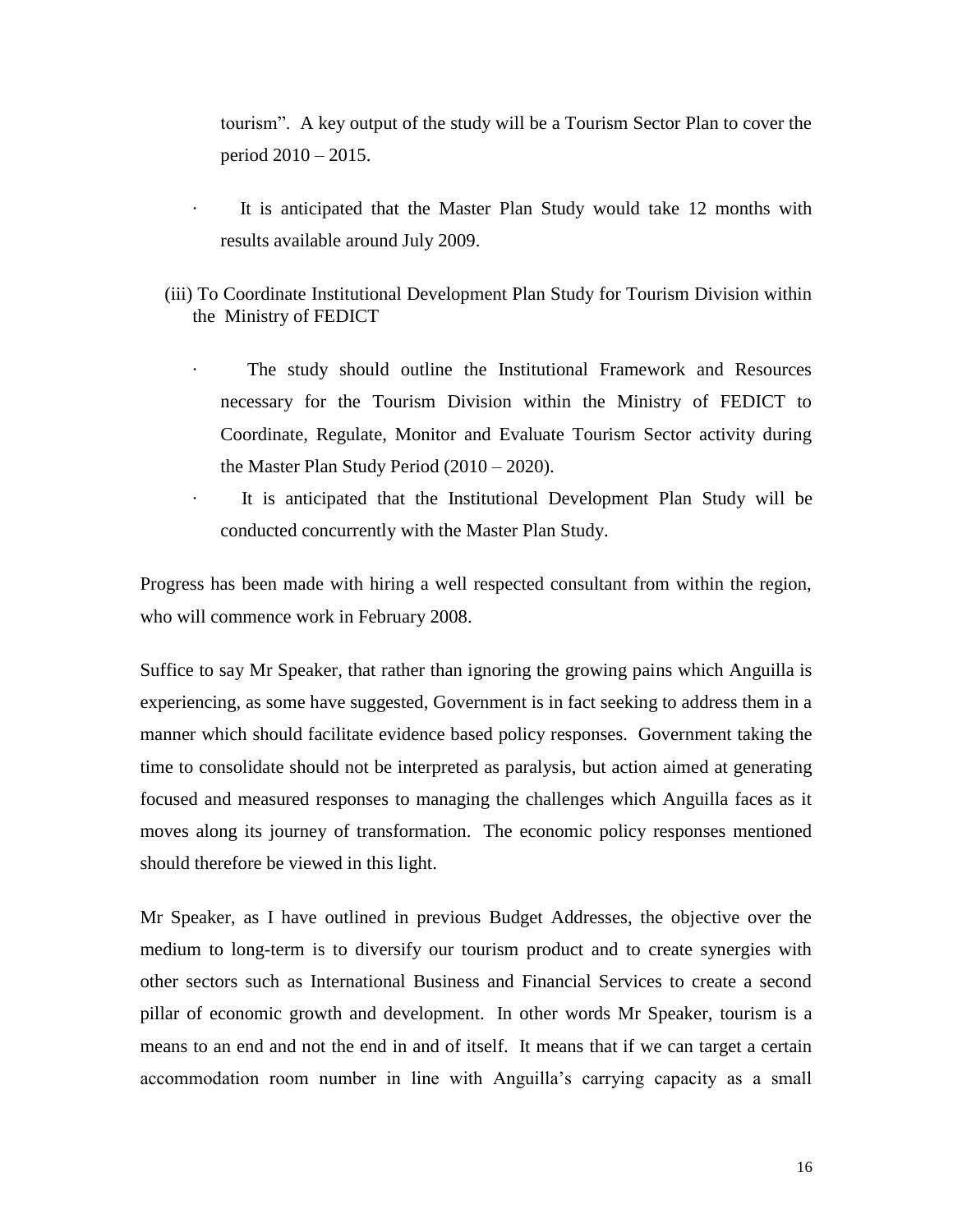territory, then we need not pursue a goal of continuously increasing room numbers but rather have second and third pillars of the economy to help carry the load. Mr Speaker as I indicated in my Keynote Address to the 3rd Biennial National Development Conference, as regards tourism, we need to focus more on the yield from tourism, in other words, increasing the gains per room rather than relentlessly expanding the number of rooms. The tourism related studies which I mentioned earlier should help to guide us in this endeavour.

#### **3.2 Progress with Fiscal Policy Objectives**

Mr. Speaker without a strong fiscal policy, the gains that can be made from economic growth will be extremely limited. The Fiscal Policy of the Government of Anguilla will continue to focus on a system of low taxes, an efficient revenue collections system, expenditure control, a sound public debt management strategy and a system of sound risk management.

In relation to revenue, the Government of Anguilla will continue to implement a tax system that will not be burdensome to the poor, that encourages investment and that are sustainable in the long run. We will continue to look at best practices for implementing taxes, while continuing to maintain our image as a low tax jurisdiction.

We have had much success in 2007 in avoiding wastage and dishonesty in the public service. We encourage the citizens of Anguilla to be our watchmen in this endeavour and to report instances of wastage and abuse. Despite a 20% increase in salaries, wages and pensions during 2007, recurrent expenditure at the end of November 2007 is still some \$6.7 million short of the estimate for 2007. Here I must commend the officers in the Treasury and Internal Audit for keeping a watchful eye over expenditure.

As I have stated earlier, our Public Debt is managed efficiently and we are comfortably within all our borrowing ratios. It is inevitable that a small developing country with only one source of grant funding must borrow. The borrowing must however be based on what is affordable. The most important part in all this is to have an accurate record of debt and to know how much to borrow in advance. Most of this work is done by one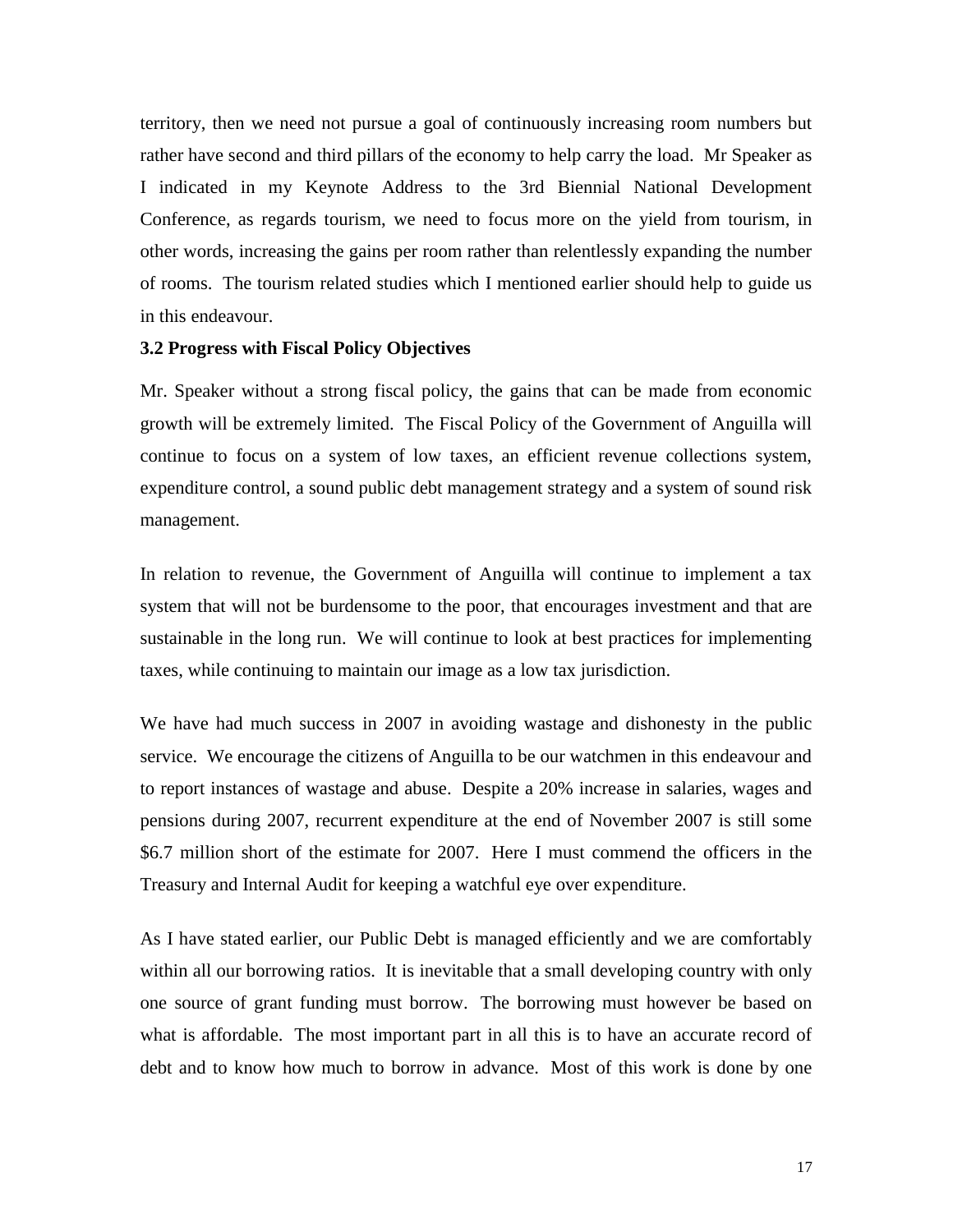person at the Ministry of Finance and I must thank her for the efficient service that she renders since her appointment to the post.

An important aspect of fiscal management is risk management. One of the goals of maintaining reserves is to guard against the risks of not having sufficient liquid reserves that typically befalls a country after a national disaster. To this end the reserves are designed to keep the country afloat for up to 90 days if revenue ceases to be available. To date we are comfortably within the target for 2007.

The Government of Anguilla has also invested **US\$500 thousand** in the Caribbean Catastrophic Risk Insurance Facility set up with assistance from the World Bank. This insurance system is based on triggers. Once a particular magnitude of a Hurricane or Earthquake affects an island covered by such a facility, it will trigger an immediate payout without the need for insurance assessors. St Lucia and Dominica appear to be the first two countries to receive a payout from the facility as a result of the Earthquake that affected those two countries and indeed the entire eastern Caribbean chain with tremors with a magnitude of 7.3.

Events such as Hurricanes and Earthquake highlight the need for Emergency Reserves. The Ministry of Finance will prepare a proposal during 2008 to develop a reserve fund. Also included in the 2008 Budget is a sum of **\$300 thousand** for Disaster Mitigation and Recovery. This sum is there to ensure that recovery work can commence immediately after a national disaster, since funds are already voted. Usually very little expenditure is expected from this subhead in a normal year.

The Government of Anguilla will also try to establish a Maintenance Reserve Fund in 2008 to ensure that there are always sufficient resources available to maintain our assets to the highest possible standards consistent with the upscale image of Anguilla.

#### **3.3 Progress with Social Development Objectives**

Mr Speaker as highlighted in the responses generated by the Vanus James Study, Anguilla has experienced severe growing pains on the social development front as hitherto unknown socially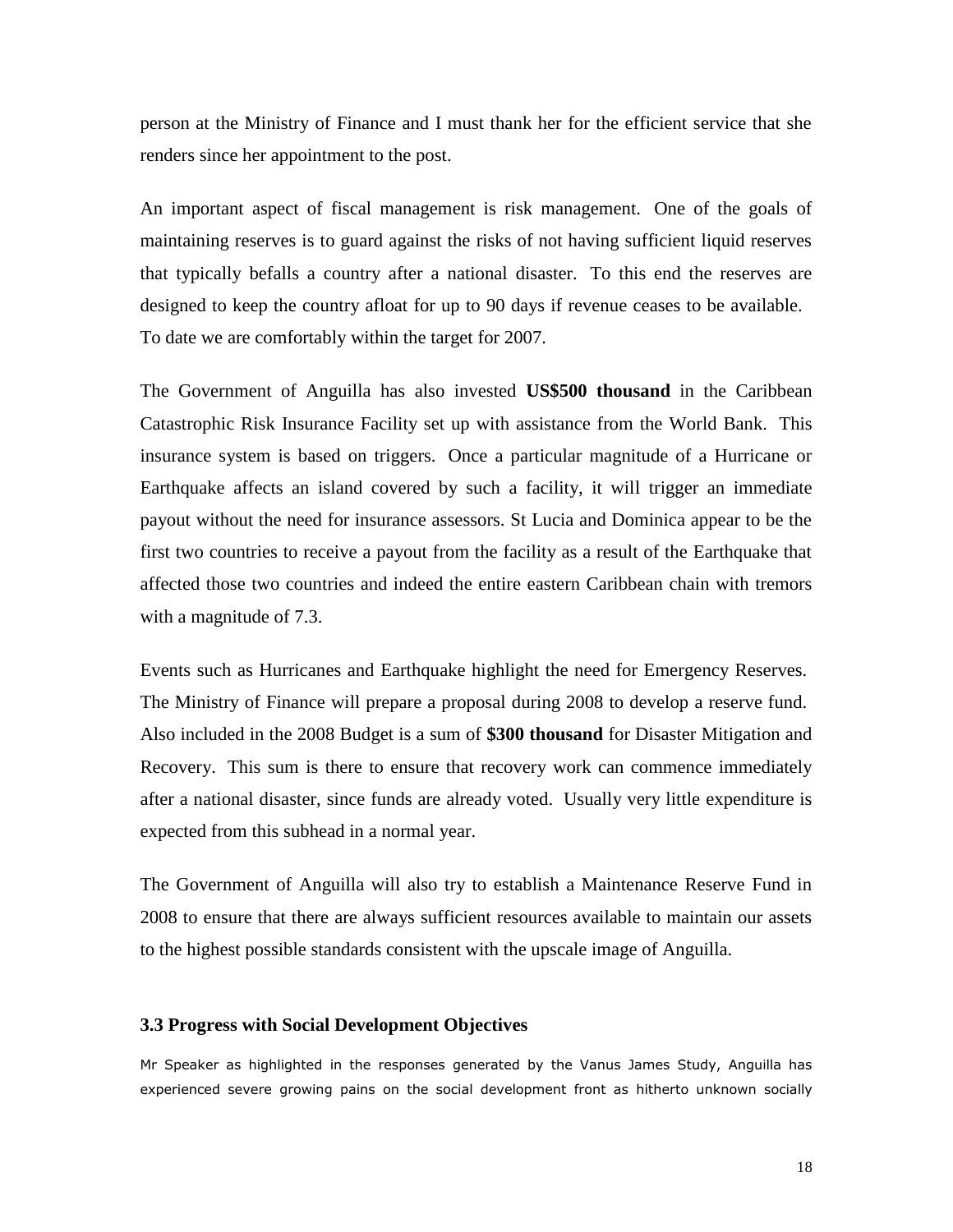deviant behaviours are now common place**.** In our 2005 manifesto we committed to embarking on a social development strategy which would emphasize the strengthening of partnership and network relationships between the Ministry of Social Development, Department of Education, Department of Social Development, Department of Youth, Sports and Culture, the Health Authority of Anguilla, the Royal Anguilla Police Force, Her Majesty's Prison, churches and NGOs involved in social and community development initiatives.

While in the face of growing occurrences of social deviancy it sometimes appears that we are not stemming the tide of social decline, progress is being made with the implementation of programme objectives which will in turn bear fruit. These include:

Continued Development of the Health Sector and Regulatory Function of the Ministry of Social Development

> The HAA received accreditation this year from the Canadian Council on Health Service Accreditation.

 Work continues on the Environmental Health Act and the Health Professionals Act.

 The new Water Laboratory Building will be commissioned early next year. Not only have basic water quality testing capabilities been restored but the lab will be able to conduct much more sophisticated testing and monitoring.

 The first ever Director of Health Protection was recently appointed in the person of Ms. Jaine Rogers, formerly the Water Laboratory Technologist. Her appointment will serve to unite the Environmental Health Unit and the Water Laboratory as one department with the shared goal of protecting and improving the health of the public.

 The national strategic plan for health was reviewed and amended in preparation for the new strategic cycle which will cover the period 2009-2014.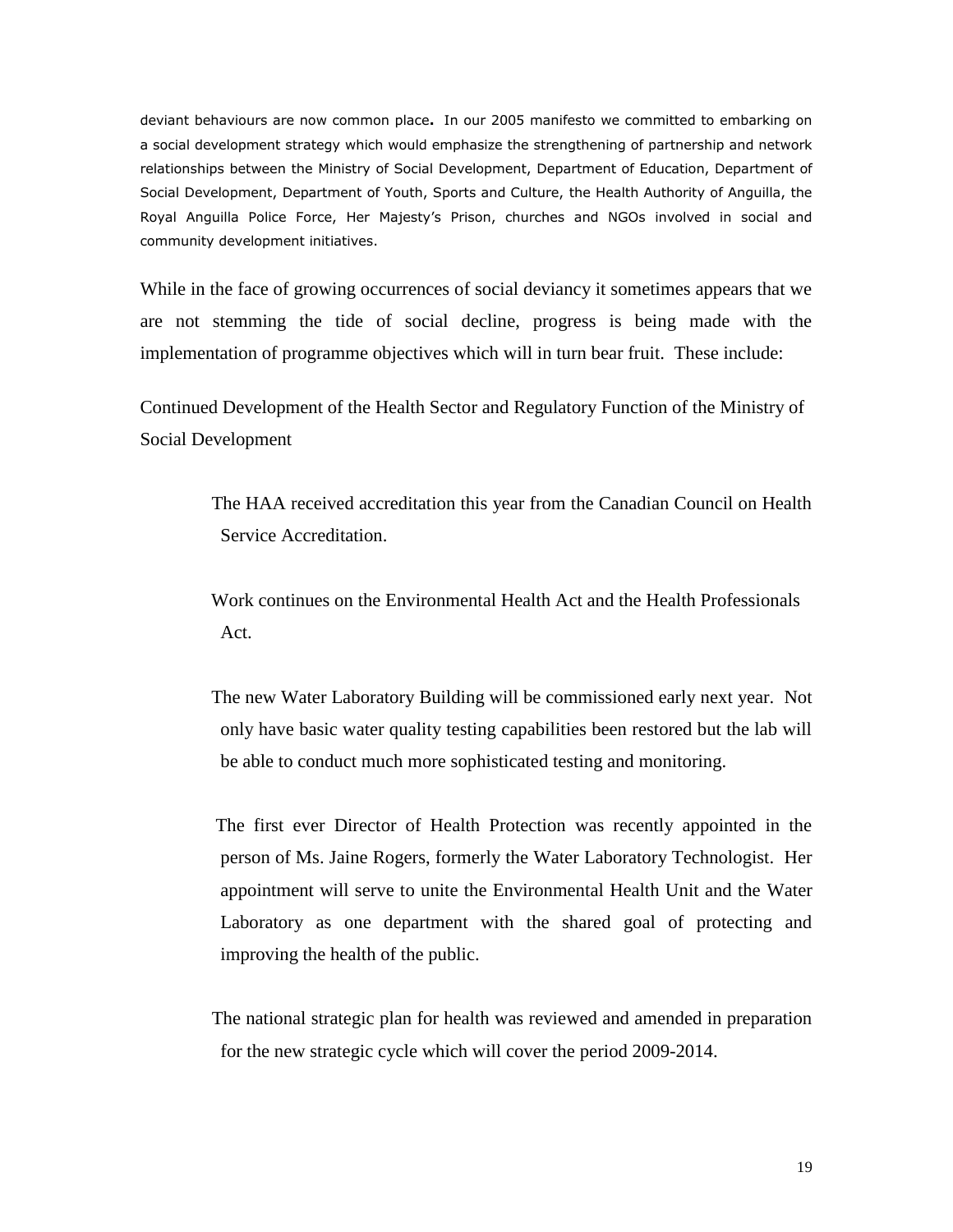Anguilla's National AIDS Programme--along with those of other United Kingdom Overseas Territories and the Dutch territories-- will receive European Union monies to strengthen its programme, hire additional staff, and implement programmes which target the prevention and treatment of HIV/AIDS.

- The Psychiatric Unit is scheduled to be completed in March of 2008. This facility will provide treatment for the acutely mentally ill with the aim of stabilizing patients and reintegrating them into the community as soon as possible. Following the enactment of the Mental Health Act, the Government is now in the process of forming a Mental Health Review Panel, comprised of a cross section of professionals who will review or make decisions and offer recommendations about the care and treatment of mentally ill patients.
- The National Health Fund legislation has had its first reading in this Honourable House. A Shadow Board has been appointed and a Director has been hired. The Director has already begun contract negotiations with overseas medical providers. A Request for Proposals for the IT systems has been disseminated to potential bidders. A new target date is to be announced for the implementation of the NHF.

Developments in Criminal Justice

 Construction of the short-medium term Juvenile Rehabilitation Centre is more than half way completed. A Manager for the Centre has been hired and the Department of Probation is currently recruiting the rest of the staff for the Centre.

 The Department of Probation has served over 100 clients since it was established in 2005. 90% of probation clients are compliant with probation orders. All juvenile probationers are currently attending school and over 95%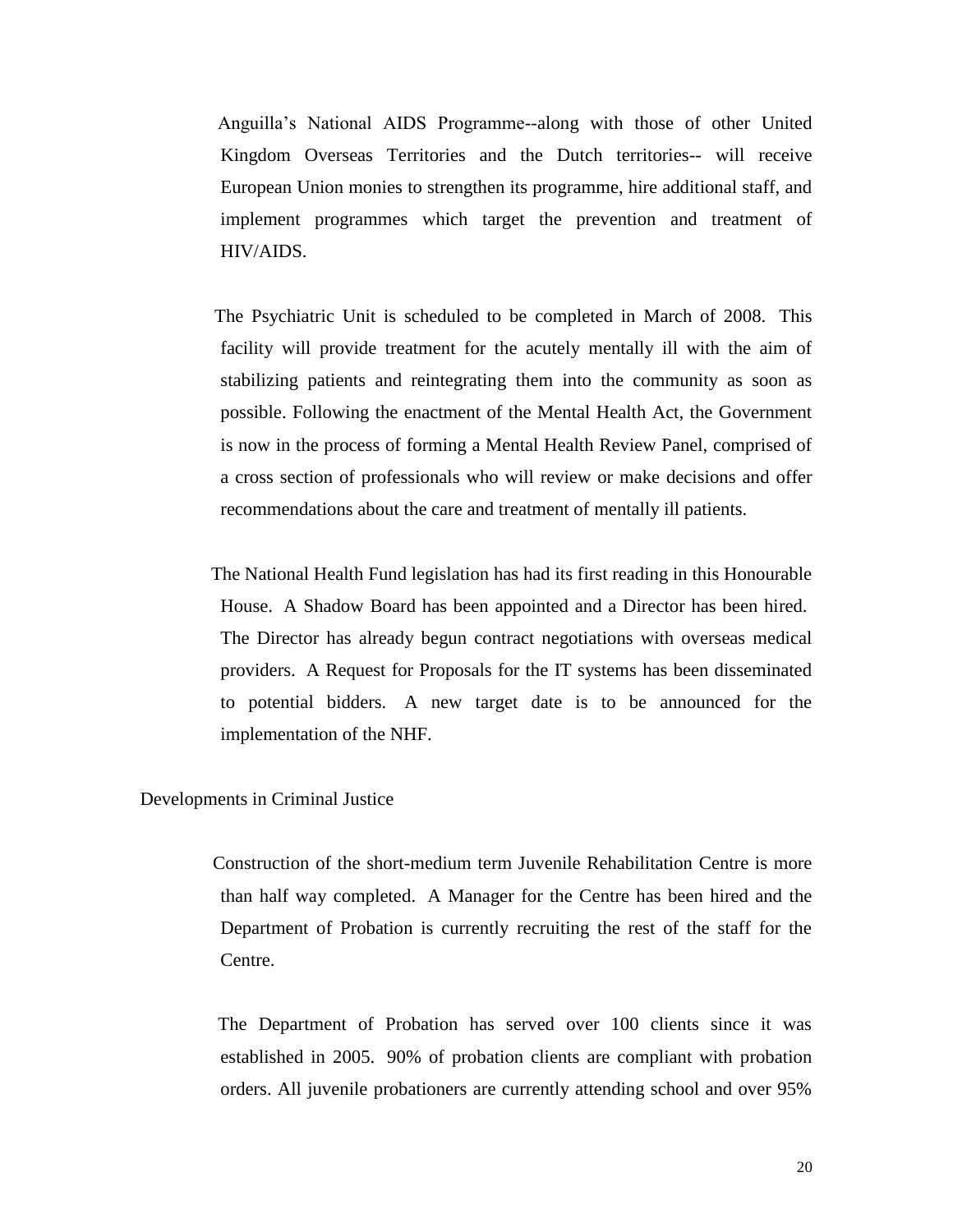of adult probationers are employed. The Department of Probation has worked in collaboration with HM Prison and other departments to develop draft legislation for the Parole of Prisoners

 HM Prison has implemented improved security measures and is focusing on sentence planning and other rehabilitative regimes. This will include work release programmes, counseling, education and skills building.

Community Development/Poverty Reduction

 The National Assessment Team for the conduct of the Country Poverty Assessment has been formed and training for the members has begun. The CPA will begin early 2008

 The Department of Social Development has established a legal aid clinic run on a volunteer basis by Justice Donald Mitchell QC.

 The Department of Social Development is currently looking at revising woefully outdated Poor Law Board legislation to enable those who are entitled to receive assistance to do so.

 A great deal of focus has been on strengthening the Foster Care system through recognition and public awareness. This will enable Department for Social Development to provide safe environments for children in need of care and protection.

# **Education**

Mr Speaker while there was progress on several fronts as regards Education sector objectives, I will take this opportunity to highlight the achievements made with the establishment of the Community College.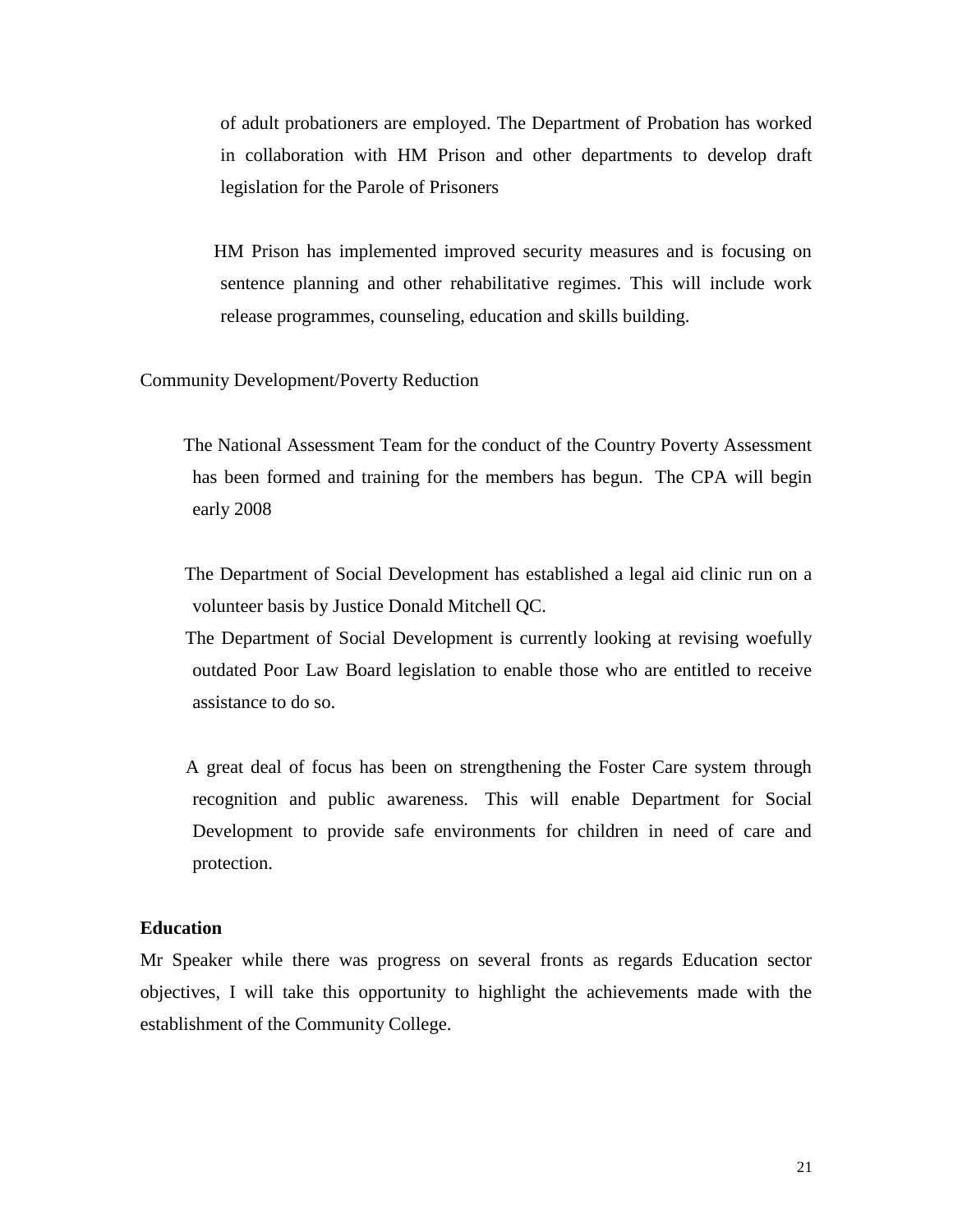During 2007 some 150 persons drawn primarily from the hospitality sector were provided with training offered by the Community College Development Unit. The training was delivered through two components: a Professional Part-Time Courses programme and a Seminar Programme in affiliation with the Barbados Community College.

Also during 2007 significant strides were made with the planning for formal establishment of the National Community College and, within this, the Hospitality Training Institute.

## **Youth, Culture and Sports**

Mr Speaker, 2007 saw the split of this function into a Department of Youth and Culture and a Department of Sports. A major initiative for the Youth and Culture Department during 2007 was the reconstitution of the National Youth Council which had lain dormant for some time. The newly constituted National Youth Council successfully held what will become an Annual National Youth Conference. It generated many ideas for addressing the condition of Youth of Anguilla which will be advanced in the coming year.

The Department of Sports, too, made important strides and now has two Programme Officers on board in addition to the Director of Sports. It is widely acknowledged that Sports constitute an important and vital medium for channeling the energies of youth in a positive manner. In the coming year the Department will be working vigorously to roll out its programme.

Mr Speaker I will round out this section on progress with the implementation of social policy objectives, by observing that social policy interventions by their nature require a long gestation period. Widespread consultation with stakeholders is a must to ensure that the interventions are designed to provide the answers to the problems which they are meant to address. The staff of the Ministry of Social Development and its various Departments continue to work very hard to put the programmes, plans and projects in place to deliver on the social policy objectives, which the United Front Administration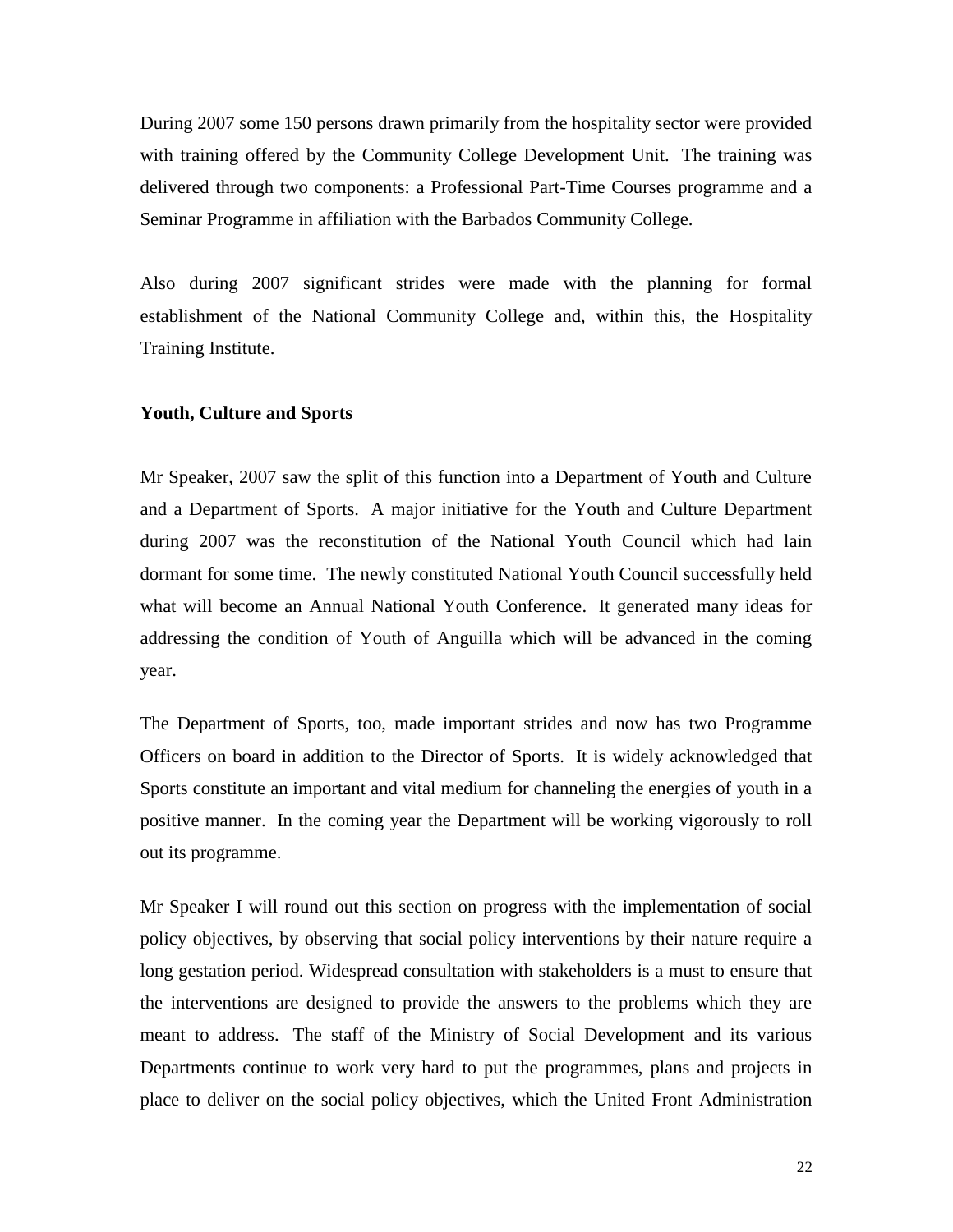has established. We expect that the 2nd Country Poverty Assessment, to be rolled out next year, will provide much needed data and further contribute to the process of evidence based policy formulation, designed to address the growing pains of Anguilla.

# **5. PROVISION FOR RECURRENT REVENUE**

Mr Speaker, the revenue budgeted for 2008 is \$233 million. This is 33% more than the revenue Budgeted for 2007. The budget is based upon actual collections during 2007 and realistic projections in revenue for 2008.

Almost every revenue head in the 2007 Budget performed extremely well. I must take the opportunity at this time to commend the tax collection departments and officers. In particular I thank the officers in the Customs and Inland Revenue Departments for the difficult task of tax collection dealing with difficult customers and sometimes with inadequate staffing levels. We hope that we can effectively address the problem of recruiting and retaining high quality officers, especially Customs Officers.

The main new revenue measure projected for 2008 is the implementation of a new Property Tax system. During last year's Budget Address I spoke of the reform of the Property Tax System. As we speak, the new laws are being drafted and a new system will be implemented to coincide with this early in the New Year. The new Property Tax System should become fully operational by July 1, 2008.

Mr Speaker earlier we spoke of the investment made to develop the road network on the island. This was financed as part of the \$28 million loan in 2007. As part of the cost recovery effort and to maintain the roads at these high standards, all vehicle licenses will be increased by 10% as from January 1, 2008. I am sure that the driving community will not object, since they all would realize that Anguilla is no longer entitled to grant funds (except from the European Union) and that the cost of maintaining vehicles on Anguilla would have decreased significantly with this investment in the road network.

Mr Speaker the Government of Anguilla has taken the steps to introduce a Departure Tax at Blowing Point for all non Anguillians and Non Residents departing Anguilla by sea.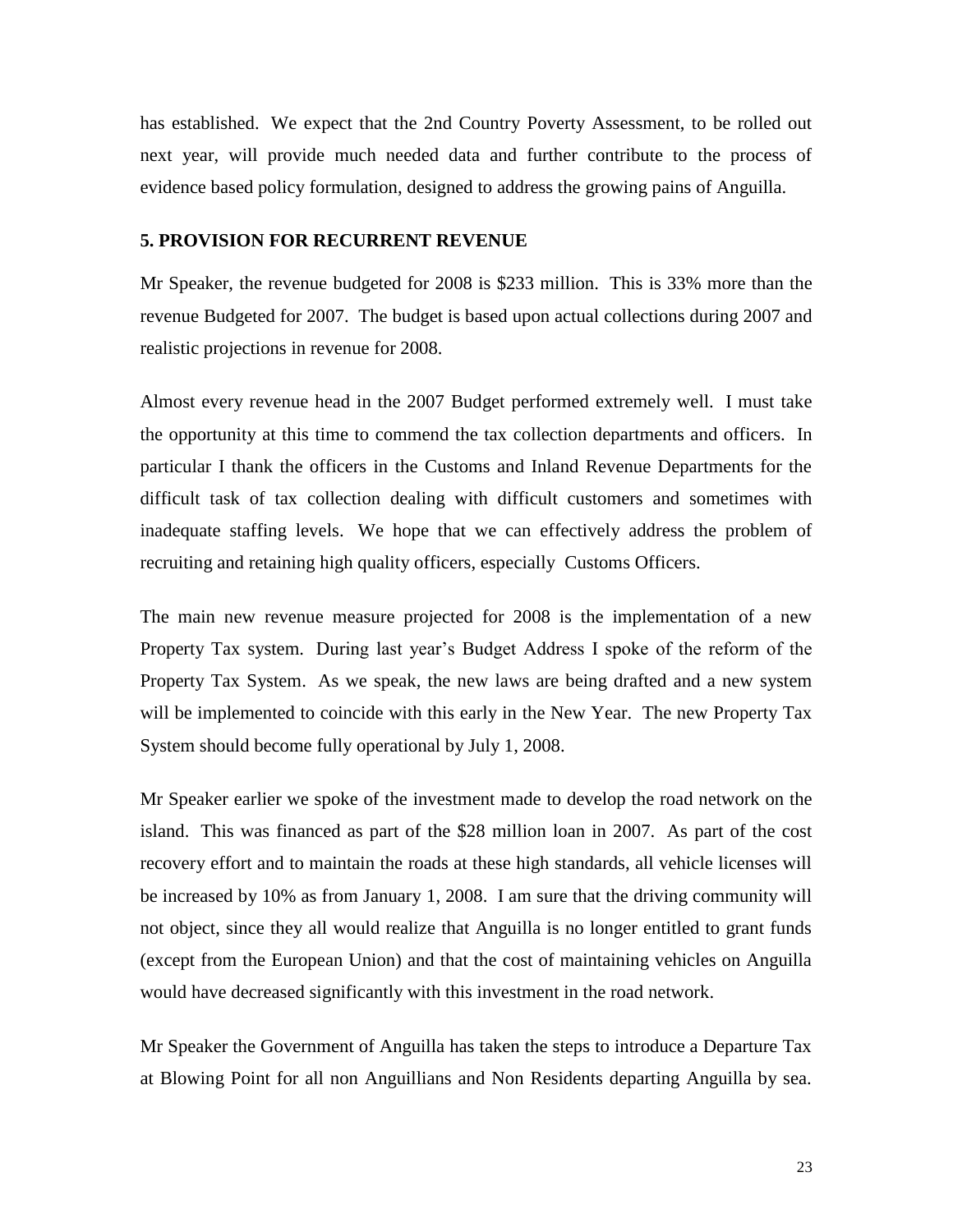This Departure Tax will be EC\$53.00 or US\$20.00. To reiterate, this tax will not be applicable to Anguillians and Residents. Visitors who are traveling overseas for the day and Anguillians who use the ferry service will continue to pay the Seaport Tax of EC\$13.00 or US\$5.00.

Mr Speaker, I spoke earlier about the strong performance in Customs related revenue. Import Duties Other is now projected to raise some \$80 million in 2008. This amount is an increase of 54% over the 2007 Budget without any new tax measures. The target of \$53 million for 2007 was surpassed in October some 2 months ahead of schedule. This trend is expected to continue as a result of the rapid economic growth we are experiencing with the increase in local construction and foreign direct investment. With this level of activity, Anguilla will continue to see the rise in the importation of both dutiable and duty free products.

Mr Speaker the revenue realized from Work Permits will show 100% increase in 2008 over the 2007 Budget. No increases are planned for 2008 as the fees were increased recently. The increased revenue will come from the increased number of non-Anguillian workers in Anguilla.

Even with the Moratorium in place, the target of \$30 million for Stamp Duties will be achieved before the end of the year. We have projected a 10% increase in revenue from Stamp Duties in 2008.

Last year, Mr Speaker, I spoke about the introduction of the National Health Fund in 2007. Unfortunately the implementation date has been pushed back. As a result employers and employees have had some additional time to prepare for this. The Minister of Social Development made a public broadcast on this last month. We are convinced that all Anguillians and Residents will benefit from this Fund, and we expect the support from the House of Assembly and the General Public, when the bill is introduced early next year for discussion and approval.

#### **6. 2008 CAPITAL BUDGET AND FINANCING**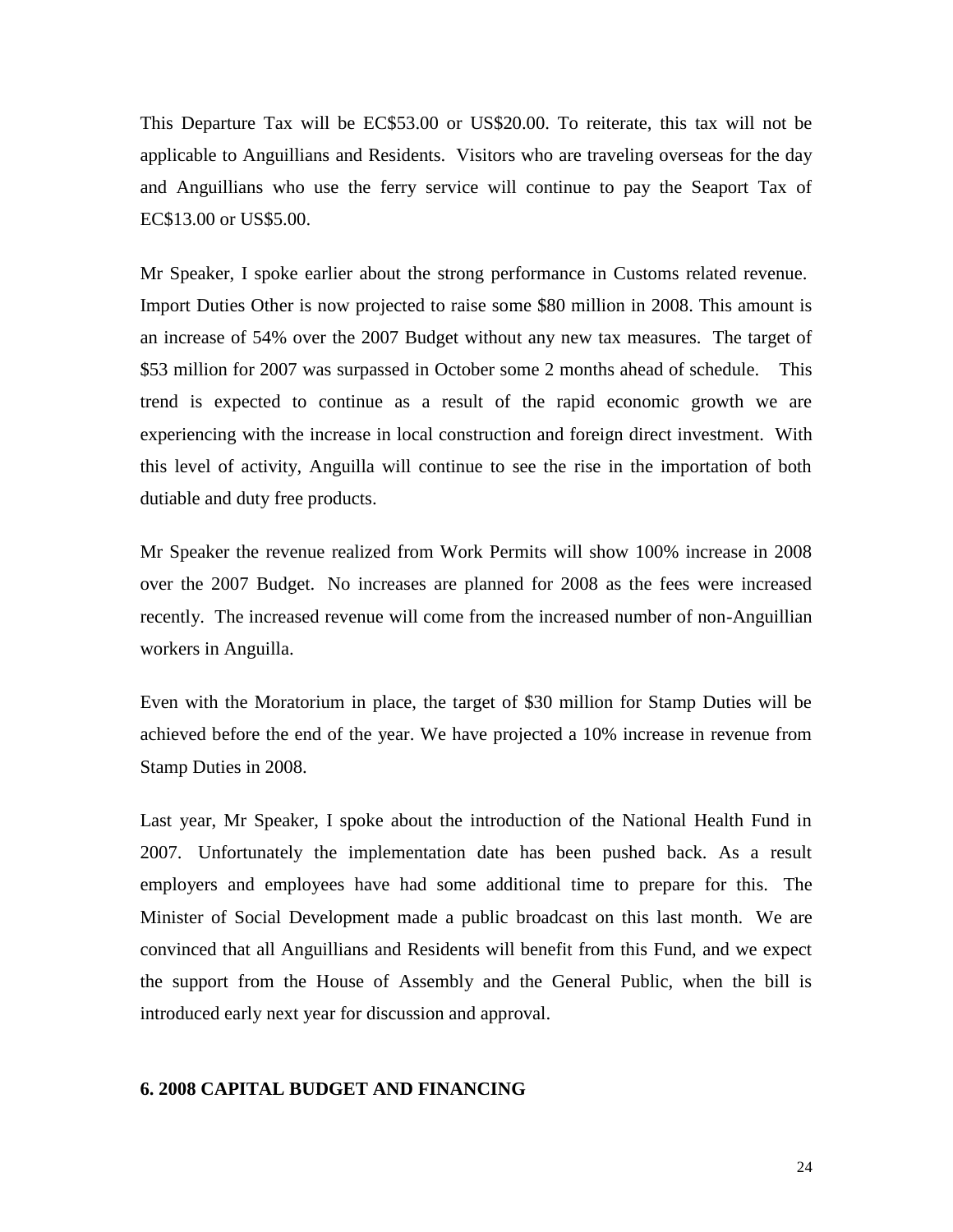Mr Speaker we have made provision for **\$53m** in capital expenditure for 2008. This is the same as what we expect the capital expenditure out-turn for 2007 to be.

The Ministry of Infrastructure, Communications, Utilities and Housing has the largest allocation – approximately **\$25.7 million.** Within this, road development dominates, with an allocation of approx **16.3 million,** primarily to tackle the long awaited (and much deserved for the patient people of Anguilla), Valley Roads – Town Road Development – an allocation of approximately \$**13.3 million**. Other noteworthy interventions under this Ministry include: an initial allocation of approximately **\$3.7 million** for the long overdue Central Office Accommodation Complex for the Government of Anguilla. This will eliminate our dependency on the rental of office space from the private sector. Just under **\$2 million** will be for Water Development that will focus on the Corporatisation of the Water Department and the acquisition of various infrastructure including a second water plant and storage tank; **\$1 million** for the continued implementation of the Medium Term Air Transport Sector Plan; and **\$750 thousand** for Seaport Development, that will consist primarily of the planning and design of the new container port at Corito.

Mr Speaker, the Ministry of Social Development has the second largest allocation – approximately **\$16.1 million.** The pledge to focus on social reconstruction and social development is a committed and ongoing one and of the various projects supporting primary, secondary and tertiary education, of note is: **\$600 thousand** to expand Tech Voc educational facilities; and, in a related effort, **\$750 thousand** to the on-going efforts towards developing facilities for the National Community College. As regards Sports there will be continued efforts towards planning and developing the National Cricket Stadium and the National Athletics Stadium. In this regard, provision has been made for counterpart financing commitments of **\$800 thousand** for the National Indoor Sports Auditorium and **\$540 thousand** for the National Football Stadium. With respect to Health, support to the Health Authority will continue with an allocation of **\$2 million** to the funding of capital infrastructure and approximately **\$2.7 million** on a Management Information System to facilitate the implementation of the National Health Fund.